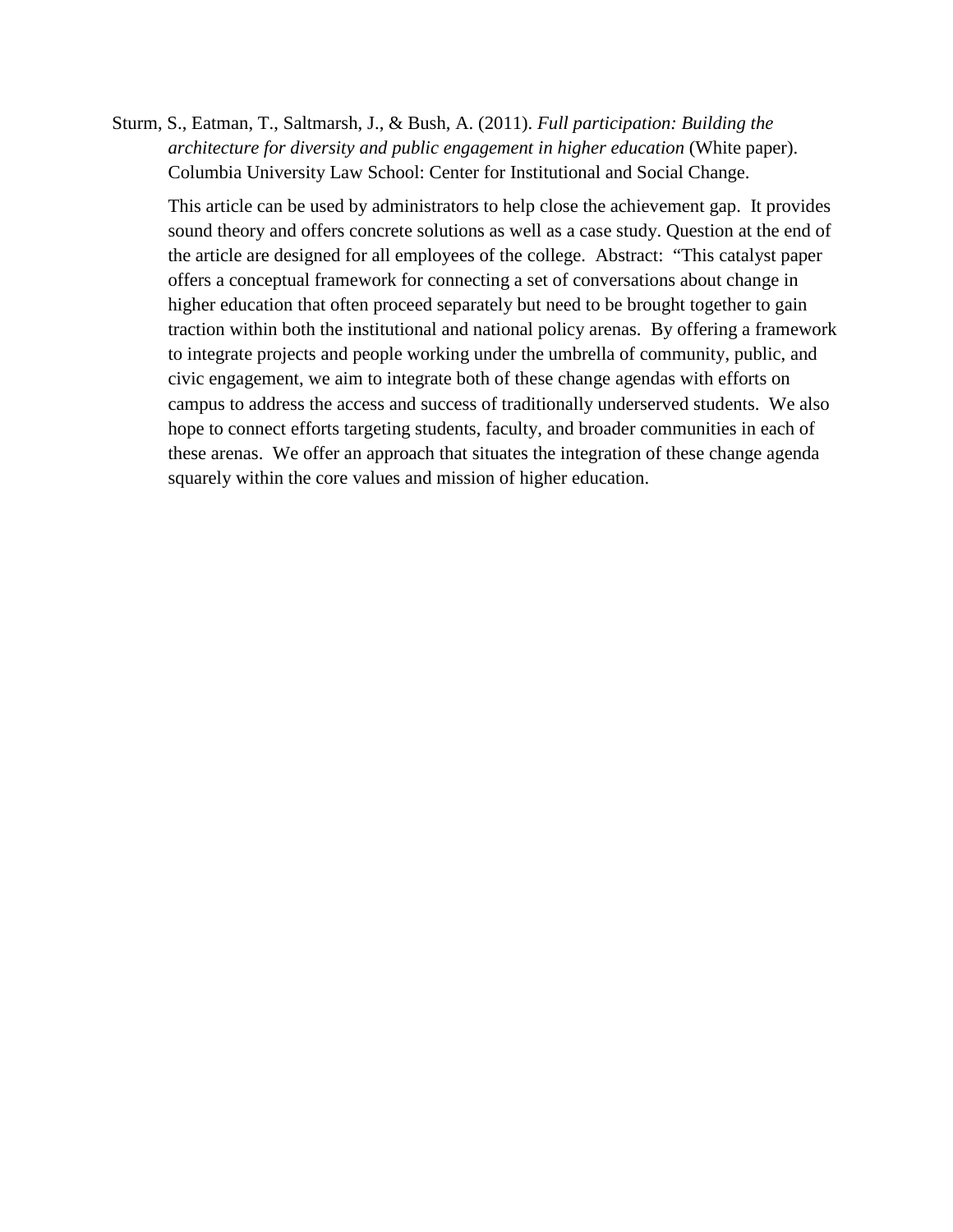





*Catalyst Paper*

# **Full Participation:**

*Building the Architecture for Diversity and Public Engagement in Higher Education*

> **Susan Sturm Tim Eatman John Saltmarsh Adam Bush**

*September 2011*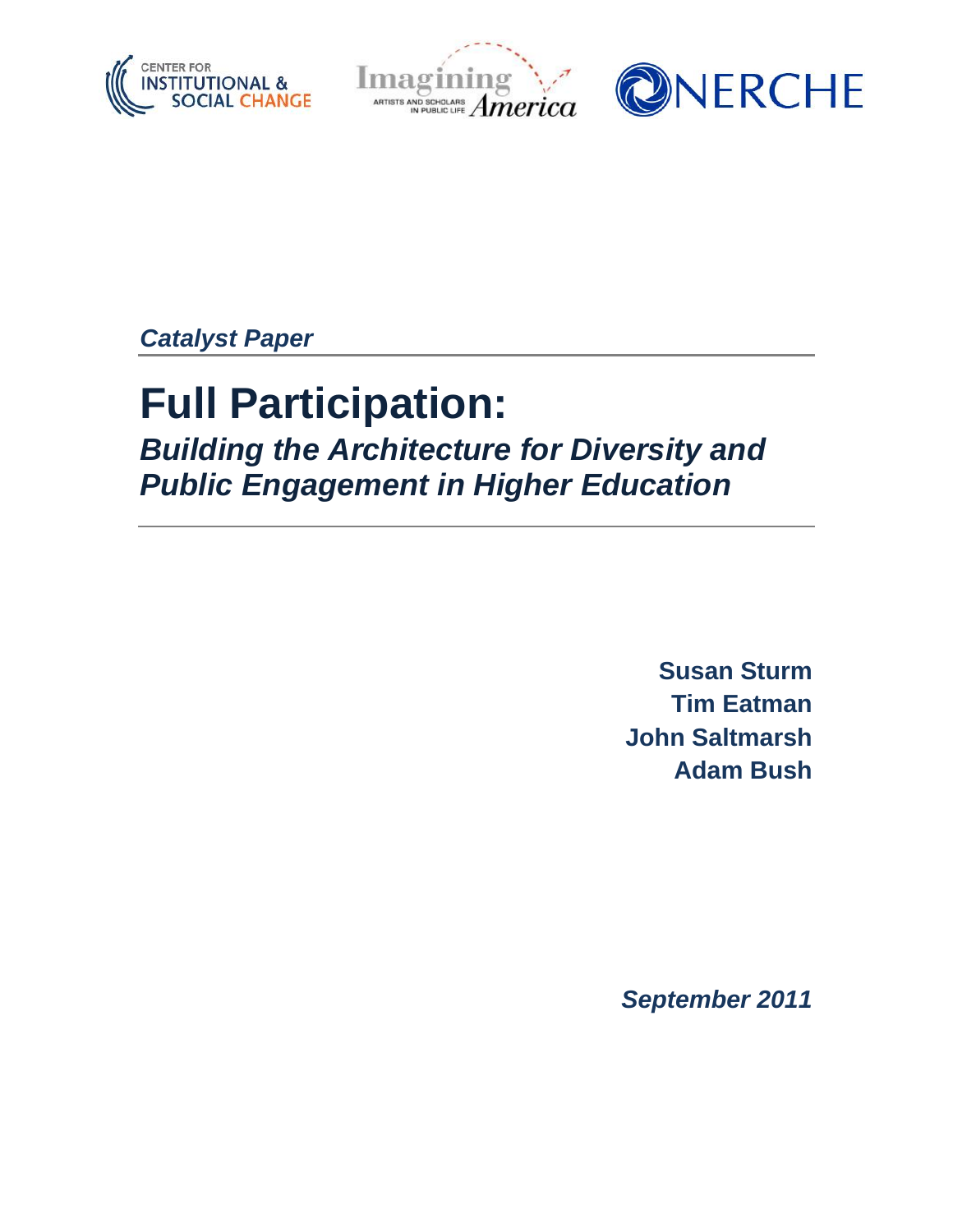# **Table of Contents**

| Diversity, Civic Engagement, and the Core Mission of<br>Higher Education: The Need for an Architectural Approach 7 |  |
|--------------------------------------------------------------------------------------------------------------------|--|
|                                                                                                                    |  |
| Taking an Architectural Approach to Full Participation 12                                                          |  |
|                                                                                                                    |  |
|                                                                                                                    |  |
|                                                                                                                    |  |

*When citing this paper, please use the following format:*

Sturm, S., Eatman, T., Saltmarsh, J., & Bush, A. (2011). *Full participation: Building the architecture for diversity and public engagement in higher education* (White paper). Columbia University Law School: Center for Institutional and Social Change.

*Keywords: public engagement, community engagement, civic engagement, diversity, student success, retention, engaged scholarship*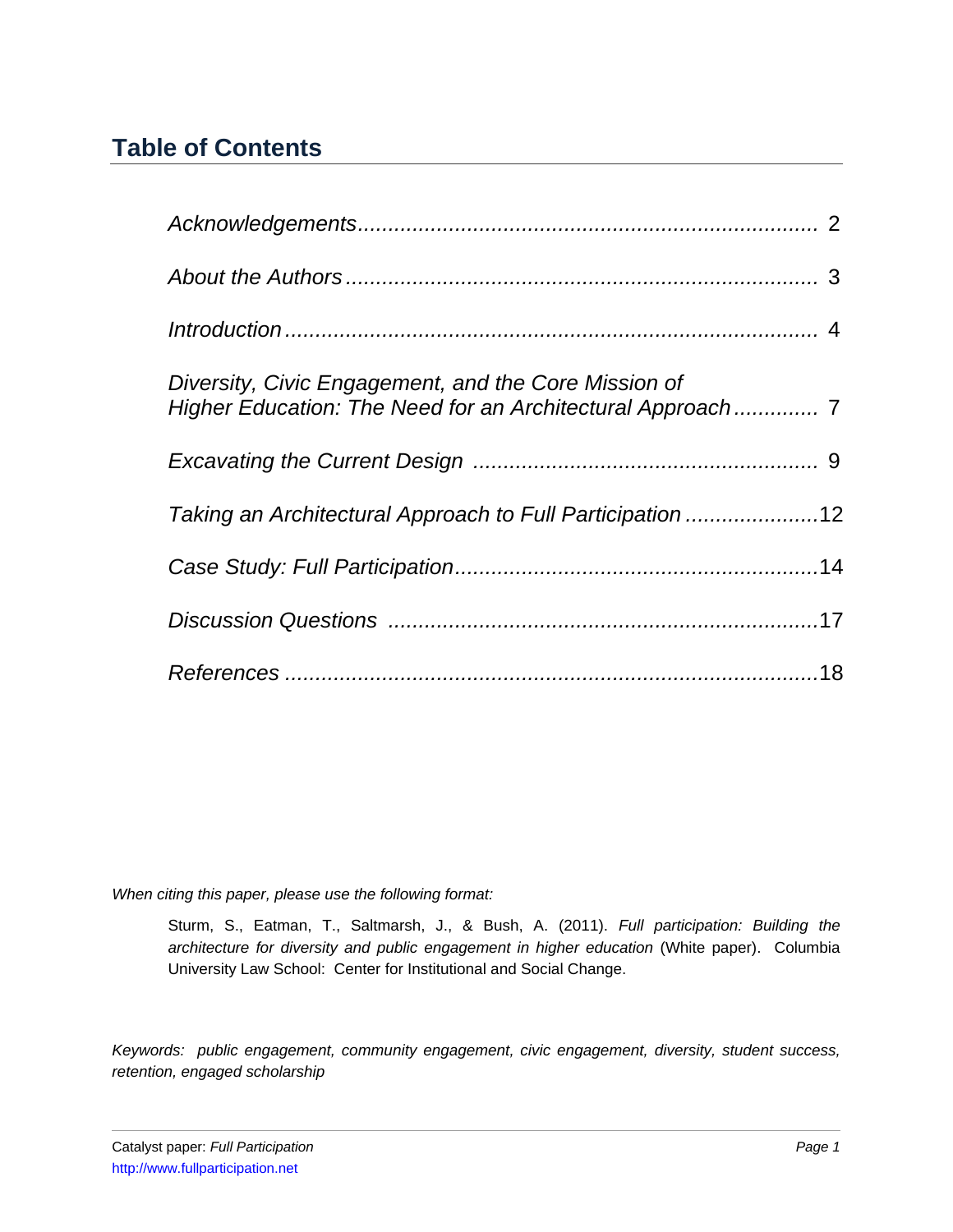# **Acknowledgements**

The authors would like to express deep gratitude to the following colleagues for their insight, feedback, and leadership in shaping this paper and offering strategies for its use: Brad Arndt, Harry Boyte, Dudley Cocke, Matt Countryman, Julie Ellison, Rachel Fester, Jamie Haft, Kyle Homestead, Barbara Ransby, Margaret Salazar-Porzio, George Sanchez, Michelle Sterk Barret, and Elaine Ward.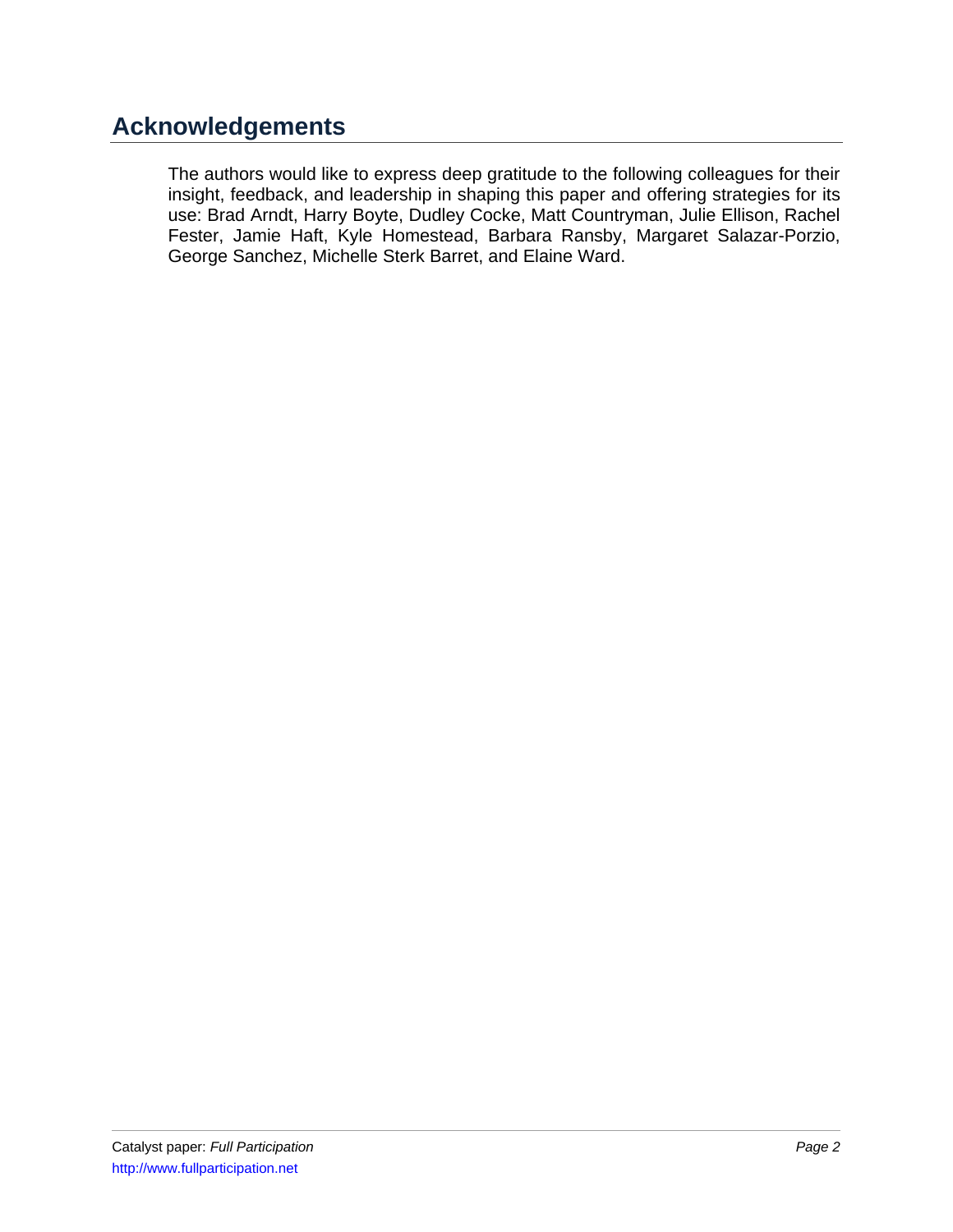## **About the Authors**

**Susan Sturm** is the George M. Jaffin Professor of Law and Social Responsibility and the founding director of the Center for Institutional and Social Change at Columbia Law School. She has published numerous articles, case studies, and books on "the architecture of inclusion," institutional change, transformative leadership, workplace equality, legal education, and inclusion and diversity in higher education. She collaborates with organizations and networks involved in initiatives aimed at increasing full participation, including Syracuse University, Imagining America, the University of Southern California (USC), Rutgers Future Scholars, Liberal Arts Diversity Officers (LADO), the University of Michigan, the Reentry Education Network, the Ford Foundation, and Harvard Business School.

**Timothy Eatman** is Assistant Professor of Higher Education at Syracuse University and Director for Research of Imagining America (IA). He provides leadership for the Tenure Team Initiative on Public Scholarship and is co-author, with Julie Ellison, of *Scholarship in Public*, a work on faculty rewards for engaged scholarship that extends to a recent study of the aspirations and decisions of graduate students and early-career scholars. Tim has published in such venues as the *Journal of Educational Finance* and *Readings on Equal Education*, and has written many other book chapters and reports. He sits on the editorial board of *Urban Education* and reviews for several scholarly journals*.* Tim's research also explores the pipeline to graduate school and the professoriate for students from traditionally underrepresented groups in higher education.

**John Saltmarsh** co-directs the New England Resource Center for Higher Education (NERCHE) at the University of Massachusetts, Boston, and is a faculty member in the Higher Education Administration Doctoral Program. He co-wrote, with Edward Zlotkowski, *Higher Education and Democracy,* and has authored numerous chapters and articles on civic engagement, service-learning, and experiential education. He also co-edited the recent book *"To Serve a Larger Purpose": Engagement for Democracy and the Transformation of Higher Education.* He serves on numerous boards, including the International Association for Research on Service Learning and Community Engagement, and sits on the editorial board of the *Michigan Journal of Community Service-Learning* and the *Journal of Higher Education Outreach and Engagement*.

**Adam Bush** is the founding Director of Curriculum for College Unbound, a collegedegree, outcomes-based model in Providence, RI, working to create a more just higher education for first-generation college students and influence higher education policy by incorporating voices outside of the academy in the teaching and assessment of its student body and program. Adam is also a doctoral candidate in American Studies and Ethnicity at USC (where he is completing his dissertation, "Passing Notes in Class: Listening to Pedagogical Improvisations in Jazz History"), serves as a member of NERCHE's Next Generation Engagement Project, and directs Imagining America's PAGE program.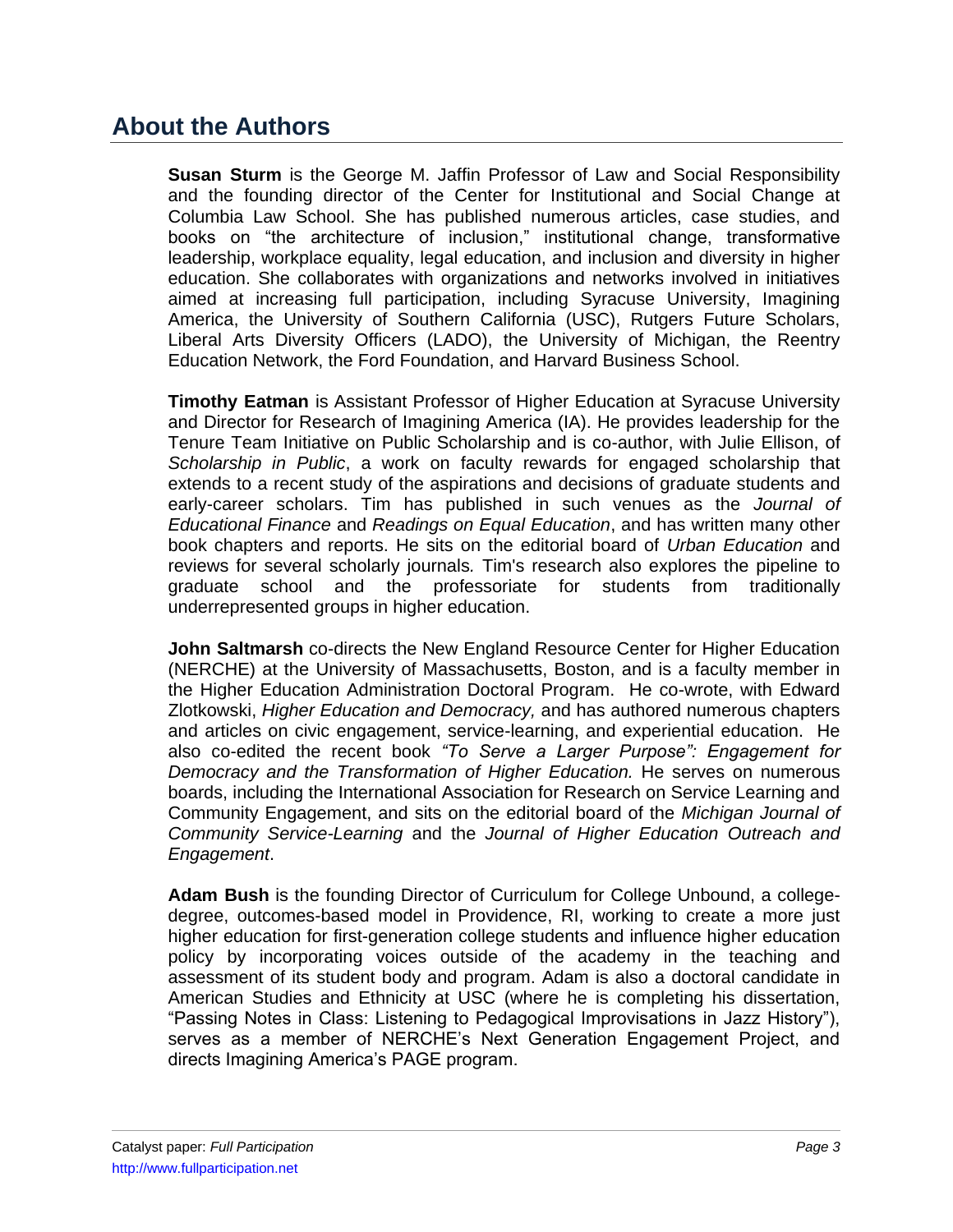## **Introduction**

This catalyst paper offers a conceptual framework for connecting a set of conversations about change in higher education that often proceed separately but need to be brought together to gain traction within both the institutional and national policy arenas. By offering a framework to integrate projects and people working under the umbrella of equity, diversity, and inclusion with those working under the umbrella of community, public, and civic engagement, we aim to integrate both of these change agendas with efforts on campus to address the access and success of traditionally underserved students. We also hope to connect efforts targeting students, faculty, and broader communities in each of these arenas. We offer an approach that situates the integration of these change agendas squarely within the core values and mission of higher education.

This paper grew out of a realization by each of the authors (and the organizations they represent) that the long-term success of diversity, public engagement, and student success initiatives requires that these efforts become more fully integrated and that their larger institutional settings undergo transformation. The Center for Institutional and Social Change at Columbia University Law School; Imagining America: Artists and Scholars in Public Life ("IA") and its Publicly Active Graduate Education (PAGE) program; the New England Resource Center for Higher Education (NERCHE); and Syracuse University's Scholarship in Action have come together to build knowledge and momentum for integrating these initiatives. This catalyst paper is intended to stimulate conversations and movement in this direction.

We pull these strands together with the overarching idea of *full participation*, drawing on the work of Susan Sturm (2006, 2010, 2011). Full participation is an affirmative value focused on creating institutions that enable people, whatever their identity, background, or institutional position, to thrive, realize their capabilities, engage meaningfully in institutional life, and contribute to the flourishing of others (Sturm 2006, 2010). This concept offers a holistic set of goals that focus attention on (1) the institutional conditions that enable people in different roles to flourish, and (2) the questions designed to mobilize change at the multiple levels and leverage points where change is needed. It covers the continuum of decisions and practices affecting who joins institutions, how people receive support for their activities, whether they feel respected and valued, how work is conducted, and what kinds of activities count as important work.

Within the context of higher education, full participation is employed as a way of conceptualizing the intersections of student and faculty diversity, community engagement, and academic success as a nexus for the transformation of communities on and off campus. Full participation incorporates the idea that higher education institutions are rooted in and accountable to multiple communities—both to those who live, work, and matriculate within higher education and those who physically or practically occupy physical or project spaces connected to higher education institutions. Campuses advancing full participation are engaged campuses that are both *in* and *of* the community, participating in reciprocal, mutually beneficial partnerships between campus and community. In this sense, "institutional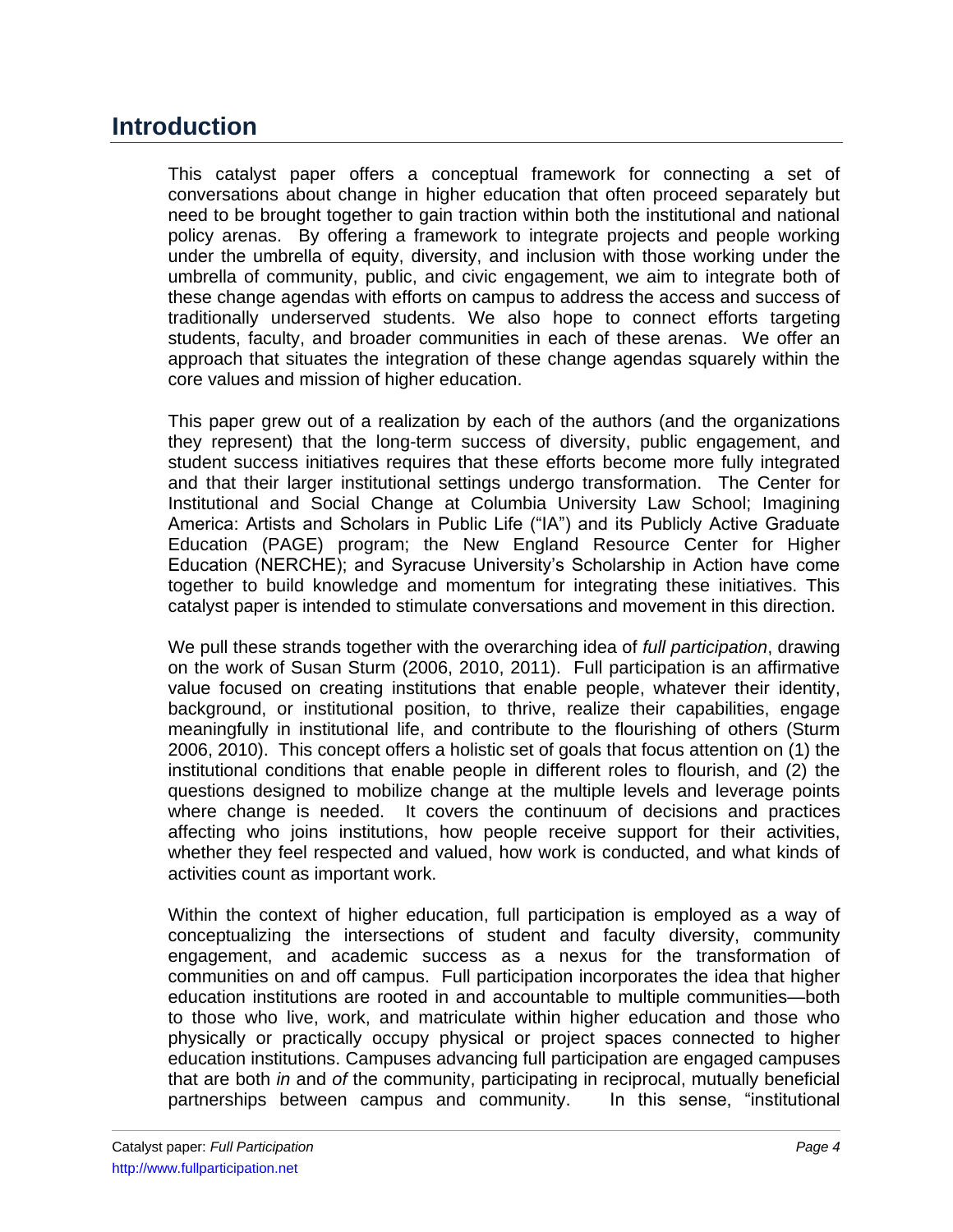citizenship operates both to enable full participation by a diverse citizenry and to enable universities to meet their obligations as institutional citizens of a broader polity" (Sturm, 2006, p. 304).

Sturm (2006) elaborates that, although full participation articulates goals in affirmative terms, its pursuit evokes an inquiry about who is—and is not—included in the prevailing definitions and practices of the academy. Because full participation is constrained by "cultural dynamics that reproduce patterns of under-participation and exclusion," it cannot be achieved "without examining...multi-level decisions, cultural norms, and underlying structures" (p. 256-257). Full participation also articulates the processes involved in moving toward a desired outcome: What actions and decisions account for different patterns among different groups? Achieving full participation requires a critical assessment of the obstacles facing groups at the various institutional locations that shape inclusion and advancement. It also informs the targeting of initiatives to focus attention on groups and communities that are not flourishing within existing institutional arrangements (Sturm, 2011).

Many higher education diversity, equity, community engagement, and student success projects grow out of a commitment to changing practices and settings that do not provide full participation for all their constituents, particularly those from groups that are traditionally underrepresented in higher education—i.e., firstgeneration students and faculty, low-income students, community members, and publicly engaged scholars. On many campuses and communities, these initiatives might include:

- 1. Increasing student access and success, particularly for underrepresented, first-generation, and low-income students;
- 2. Diversifying higher education faculties, often with separate projects for hiring, retention, and climate;
- 3. Promoting community, civic, or public engagement for students; and,
- 4. Increasing support for faculty's public or engaged scholarship.

These full participation projects often proceed on separate tracks, without ongoing interaction or collaboration among them. The language of full participation embraces a set of values that are often communicated differently by different communities. The language of diversity, equity, inclusion, or equal opportunity does not, in our view, sufficiently express the more robust goal of creating "conditions so that people of all races, genders, religions, sexual orientations, abilities, and backgrounds can realize their capabilities as they understand them and participate fully in the life of the institutions that matter to their well-being" (Sturm, 2011). Similarly, the term ―public engagement‖ embraces work often proceeding under different labels (Bush, 2010), intended to focus on institutional responses to the wider public or civic mission of higher education through the "collaboration between higher education and their larger communities" (Carnegie Foundation, 2006). Full participation entails collaborations carried out in reciprocal, co-equal ways (Ellison & Eatman, 2008, p. 39). A significant part of the challenge we hope to meet involves developing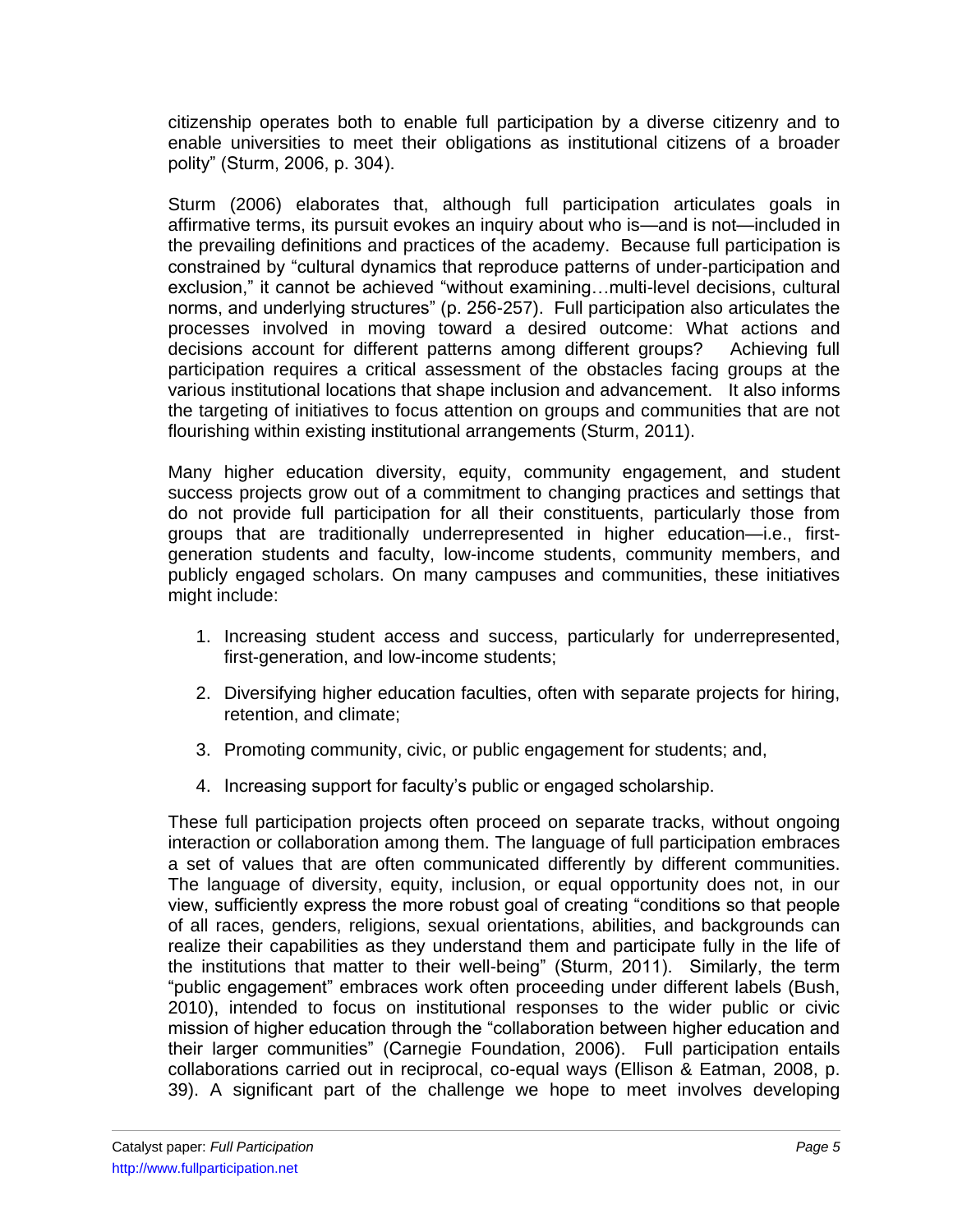language and narratives that effectively communicate these values across different communities, projects, and venues (Berger, 2009). The success of these narratives depends on understanding and mobilizing their interconnections—indeed on building an "architecture"—that supports their integration with each other and the "hardwiring" of their institutional settings.

An architectural approach invites consideration of these initiatives in relation to the systems within which they operate, the structures that shape their actions, the design that creates the structures, and the spaces within which they work (Sturm, 2006, 2007, 2011b). The systems approach exposes the interactions across different levels of the system (e.g., department, discipline, role, stakeholder, issue area), and how they affect the experience of full participation. Many of the features that affect whether and how full participation is achieved result from values, priorities, and patterns that cut across discrete programs, departments, and initiatives. So, for example, students' experiences of full participation and engagement are influenced by how and with whom they interact on the faculty, and these interactions are in turn shaped by the values affecting faculty members' choices and priorities. The value system of an institution, discipline, or field profoundly shapes how faculty members spend their time and how they are rewarded for those choices. These dynamics result from choices that are susceptible to change if they are made visible across these different contexts (Sturm, 2011a).

Many of these choices become embedded in formal and informal structures policies and routinized practices built into the setting. Institutional structure reflects human involvement in shaping experience. Structure regularizes human interaction, establishes value hierarchies, steers information flows, frames perception, and channels movement and status within social systems. It creates the social context influencing how people understand themselves, what they perceive, and what they value.

This raises another aspect of the architectural metaphor, that of design. Architecture connotes intentional design choices. Some practices or ways of interacting, which are taken as given, are the result of choices that carry consequences, such as what counts for tenure and promotion or who participates in setting research agendas. The architectural metaphor makes those choices visible and thus amenable to change. An architectural approach is essential for constructing the conditions and practices enabling institutional mindfulness—careful attention to decisions that accumulate to determine whether women and men of all races, identities, and backgrounds will have the opportunity to succeed and advance.

This catalyst paper invites consideration of the architecture shaping whether and how diversity, public engagement, and student success efforts relate to one another. We see these goals and practices as deeply interdependent. The architecture of the setting—what and who is valued, how decisions are made, which interests matter, who gets to participate, how work is organized, how problems are addressed—cuts across diversity, public scholarship, and student success work, and currently poses barriers to all. The frameworks and practices needed to change student access and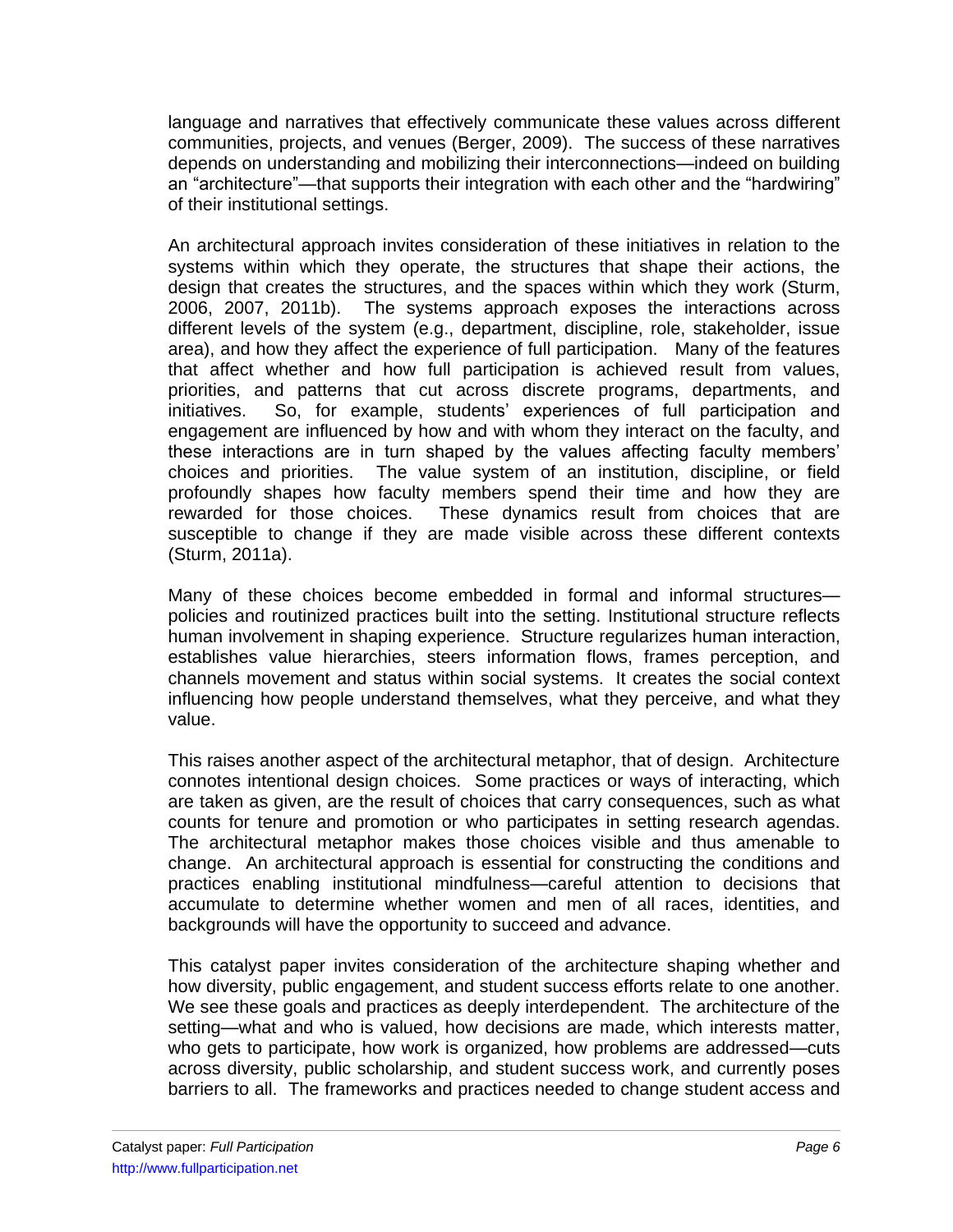success depend upon making progress on faculty diversity. The conversation about diversity and inclusion has profound implications for the legitimacy and efficacy of community engagement work (Sanchez, 2005). The lack of integration profoundly limits the efficacy and sustainability of this work, particularly in tough economic times. There is tremendous untapped potential for knowledge and resource sharing and collective impact if these efforts are more effectively connected with each other and built into the core values and practices of higher education.

Research and experience suggest that:

- 1. Public engagement encourages and enables full participation of diverse groups and communities;
- 2. Full participation of diverse communities is a critical attribute of successful and legitimate public engagement; and,
- 3. The systems that take account of these synergies are likely to enable the successful pursuit of both public engagement and full participation/ diversity, and to enhance the legitimacy, levels of engagement, and robustness of higher education institutions.

The challenges of advancing full participation vary depending on the nature of the higher education institution and its relationship to its communities. A highly selective university oriented around faculty research will face different challenges in advancing full participation, for example, than a Historically Black College or University (HBCU) or liberal arts institution. In every setting, however, the challenges will require a process of institutional transformation.

Sturm (2006) explains that "full participation in the academy requires a process of institutional attentiveness across the spectrum of decisions that ultimately determine whether women and men of all races will have the opportunity to thrive, succeed, and advance" (p. 251). This paper is intended to stimulate conversations in a wide variety of settings to develop the language, narratives, and relationships that could provide the basis for taking action.

### **Diversity, Civic Engagement, and the Core Mission of Higher Education: The Need for an Architectural Approach**

The concept of full participation brings together three different dimensions of higher education's public mission. First, it involves building pathways to social and economic citizenship for diverse publics through education, particularly for students from communities that have not been afforded access or enabled to succeed. Second, it involves connecting the knowledge resources of the academy with the pressing and complex problems facing multiple communities. Finally, it involves building the capacity and commitment of diverse leadership equipped to tackle these social problems.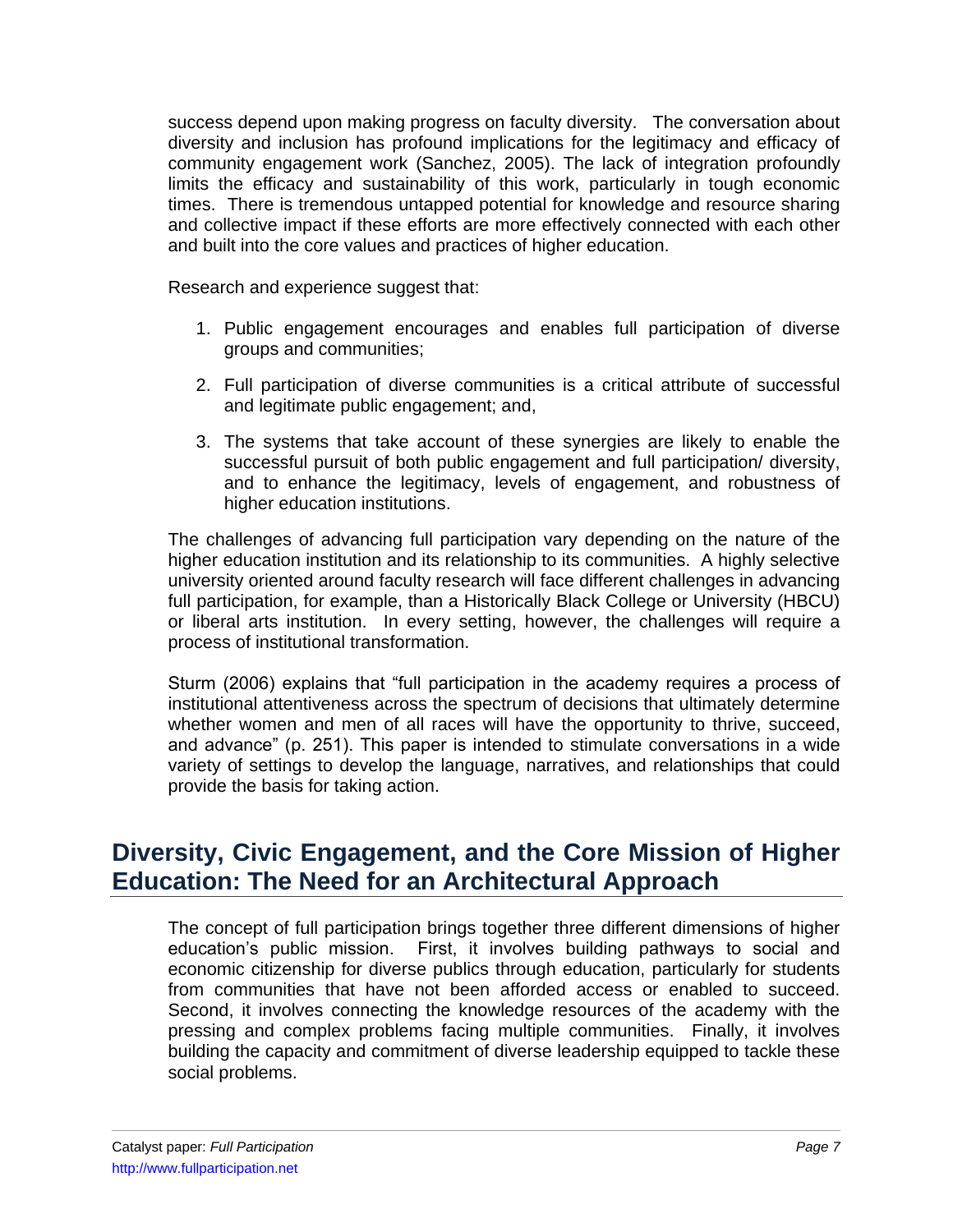Many campuses have explicit commitments to advancing their public mission. These commitments appear in institutional mission statements, many of which embrace the goals of building knowledge and educating people who will serve society as workers, citizens, and leaders. Some public and private funders now include diversity and social impact goals in their preambles and funding requirements. Inclusion and civic engagement outcomes have also emerged as part of accreditation, and community engagement has been added as a way to classify campuses (Carnegie Foundation, 2006).

Yet, while higher education as a sector has publicly acknowledged that it has an important public mission, there remains a gap between intention and practice. The problem lies in the incongruity between institutions' stated mission and their cultural and institutional architecture, which is not currently set up to fulfill that mission. As Arizona State University's *New American University* states, "American society has undergone massive shifts over the past 50 years, but our universities have hardly changed at all" (p. 8). The kind of change that is now needed is architectural in nature, resulting in redesigned structures, policies, practices, and cultures that link inclusion, engagement, and success.

The growing emphasis on fulfilling higher education's public mission occurs at a time of urgency. The economic downturn has placed great pressure on universities to make hard choices that cannot be met with add-on programs. To fulfill their public mission, higher education institutions will have to figure out how to build full participation values into their core priorities and day-to-day practices (Cantor, 2011). As the challenges have heightened, the need to fulfill this public mandate has also taken on greater urgency; indeed, more than ever before, postsecondary education has become a pre-requisite to economic and social citizenship. The Georgetown University Center on Education and the Workforce has estimated that by 2018, 63 percent of the nation's jobs will require some form of postsecondary education or training (Carnevale, Smith, & Strohl, 2010). With this kind of economic imperative, a much higher fraction of high school graduates enter college today than they did a quarter century ago. Yet, the rise in the proportion of high school graduates attending college has not been met by a proportional increase in the fraction of college students who finish (Bound, Lovenheim, & Turner, 2009).

Additionally, the demographic profile of students entering into postsecondary education is more diverse than at any time in our history. College enrollments for Blacks and Latinos have increased nationwide. Even though the number of underrepresented students (including low-income or first-generation students, and students of color) who go to college and earn a degree has increased considerably in comparison to 40 years ago, the gap between Blacks and Latinos, on the one hand, and their White counterparts persists and continues to grow (Ruppert, 2003). In 2001, of high school completers ages 25 to 29, about 37 percent of Whites, 21 percent of Blacks, and 16 percent of Latinos had received a bachelor's degree. Evidence suggests that progress has not been made *beyond access* into higher education for Blacks and Latinos (Swail et al., 2003). The gap among these groups is substantial nationwide and has not diminished in the last 15 years (Bok, 2003). Colleges and universities must integrate into their cultures the conditions and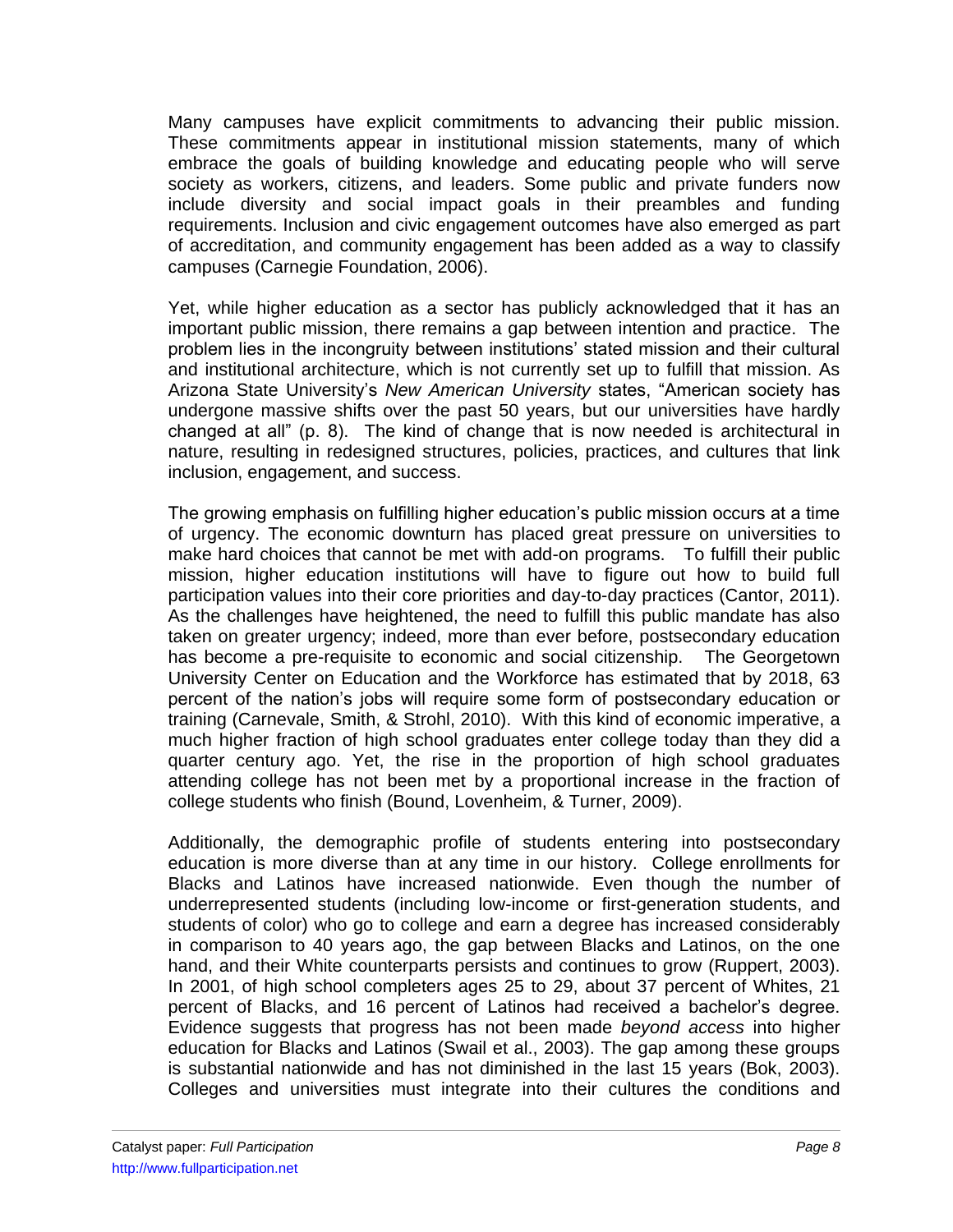practices that enable these students to enter and succeed in college if they are to fulfill their stated public mission.

Often, the kind of change occurring on campus aimed at addressing diversity, inclusion, retention, college completion, improving teaching and learning, or community engagement (Saltmarsh, Hartley, & Clayton, 2009) is associated with what Larry Cuban (1988) has described as "first-order change," which aims to improve "the efficiency and effectiveness of what is done...to make what already exists more efficient and more effective, without disturbing the basic organizational features, [and] without substantially altering the ways in which [faculty and students] perform their roles" (p. 341). First-order changes do not address the core culture of the institution. They do not get at the institutional architecture. They do not require what Eckel, Hill, and Green (1998) refer to as changes that "alter the culture of the institution," those which require "major shifts in an institution's culture—the common set of beliefs and values that creates a shared interpretation and understanding of events and actions" (p. 3).

Change in the institutional culture of colleges and universities, or what Cuban (1988) identifies as "second-order changes," seeks "to alter the fundamental ways in which organizations are put together. These changes reflect major dissatisfaction with present arrangements. Second-order changes introduce new goals, structures, and roles that transform familiar ways of doing things into new ways of solving persistent problems‖ (p. 341). Second-order changes are associated with transformational change, which "(1) alters the culture of the institution by changing select underlying assumptions and institutional behaviors, processes, and products; (2) is deep and pervasive, affecting the whole institution; (3) is intentional; and (4) occurs over time" (Eckel, Hill, & Green, 1998, p. 3). Most importantly, for these efforts to be transformative, there needs to be integration of change efforts focused on cultural change: "Institution-wide patterns of perceiving, thinking, and feeling; shared understandings; collective assumptions; and common interpretive frameworks are the ingredients of this 'invisible glue' called institutional culture" (p. 3). An architectural approach is aimed at culture change that creates more welcoming environments that respond more fully to the needs of diverse students, faculty, and staff, allowing campuses to more fully achieve their public mission.

# **Excavating the Current Design**

The institutional architecture that dominates campus organizational culture fosters disconnection and fragmentation. This is often expressed in terms of the siloed nature of academic organizations, reflecting an internal manifestation of the wellknown Ivory Tower metaphor. It can also be understood as the disconnection between the public mission and institutional practices. Too often, the strides to "diversify" higher education are insufficiently linked in concept and practice to the public mission of leveraging intellectual capital to address the most pressing problems facing underserved communities. Most higher education institutions have yet to make diversity or civic engagement a core institutional commitment, or to forge the critical connections needed to create and reap the benefits of the synergies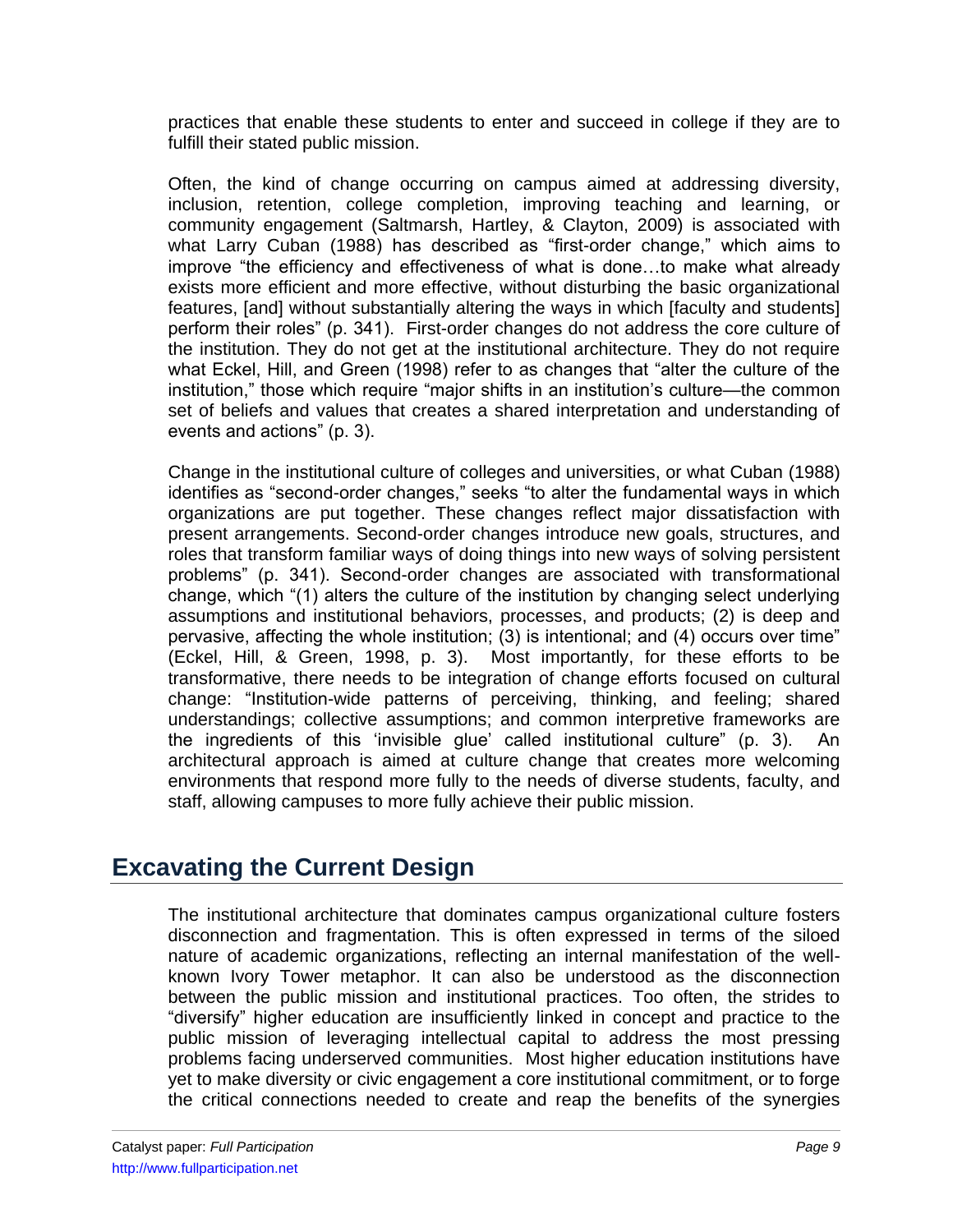between them (Sanchez, 2005). Diversity and engagement are not built into the architecture that structures how people interact and what the institution values.

Most colleges and universities have undertaken pipeline initiatives and efforts to achieve greater diversity and participation among students, faculty, and staff, and many have undertaken various forms of community engagement and servicelearning in order to inculcate citizenship values and connect the institution to the community. But these efforts are often pursued piecemeal; they are not conceptualized or coordinated across systems in the integrated way necessary to have broad-scale impact. Because of this, they tend to operate at the periphery of core institutional strategies and practices.

Similarly, initiatives focused on faculty, students, and community members often proceed in separate spheres, without sustained attention to their interdependence and potential synergy. Faculty diversity initiatives frequently focus on expanding the pool of faculty and reducing bias in search practices, without connecting with the relationship of faculty diversity to teaching, research, and engagement. Student diversity and inclusion rarely connect to initiatives aimed at increasing faculty diversity or involving students in public scholarship. Yet, research suggests that the engagement of diverse faculty has a significant impact on student diversity and engagement, and that publicly engaged scholarship positively affects the levels of engagement of diverse faculty and students. The relationship of staff inclusion and diversity to other diversity and civic engagement work is even less well understood (Eatman et al., 2011).

Additionally, research indicates that faculty roles and rewards—criteria for research, scholarship, and creative activity—either (1) reward community engagement as service (counting little in promotion and tenure) or (2) do not specifically reward community engagement as either teaching, research and creative activity, or service. Institutional policies often create disincentives for faculty to undertake community engagement through their faculty roles (Saltmarsh et al., 2009; Ellison & Eatman, 2008). Part of building an architecture of full participation is bringing together research findings in an integrated way to better understand the synergies between student and faculty diversity, community engagement, and student success.

#### *Demographic Imperatives*

Research indicates that the academic success of systematically and traditionally underserved students is enhanced by increased opportunities to participate in highimpact teaching and learning practices—practices that involve greater engagement in learning. One of these practices is community-based teaching and learning (often referred to as service-learning or community engagement tied to the curriculum) (Kuh, 2008). Research also suggests that the academic success of underserved students is enhanced by increased opportunities to identify with faculty and staff who represent ethnic, racial, gender, and cultural diversity (Hurtado, 2001, 2007; Milem et al., 2005).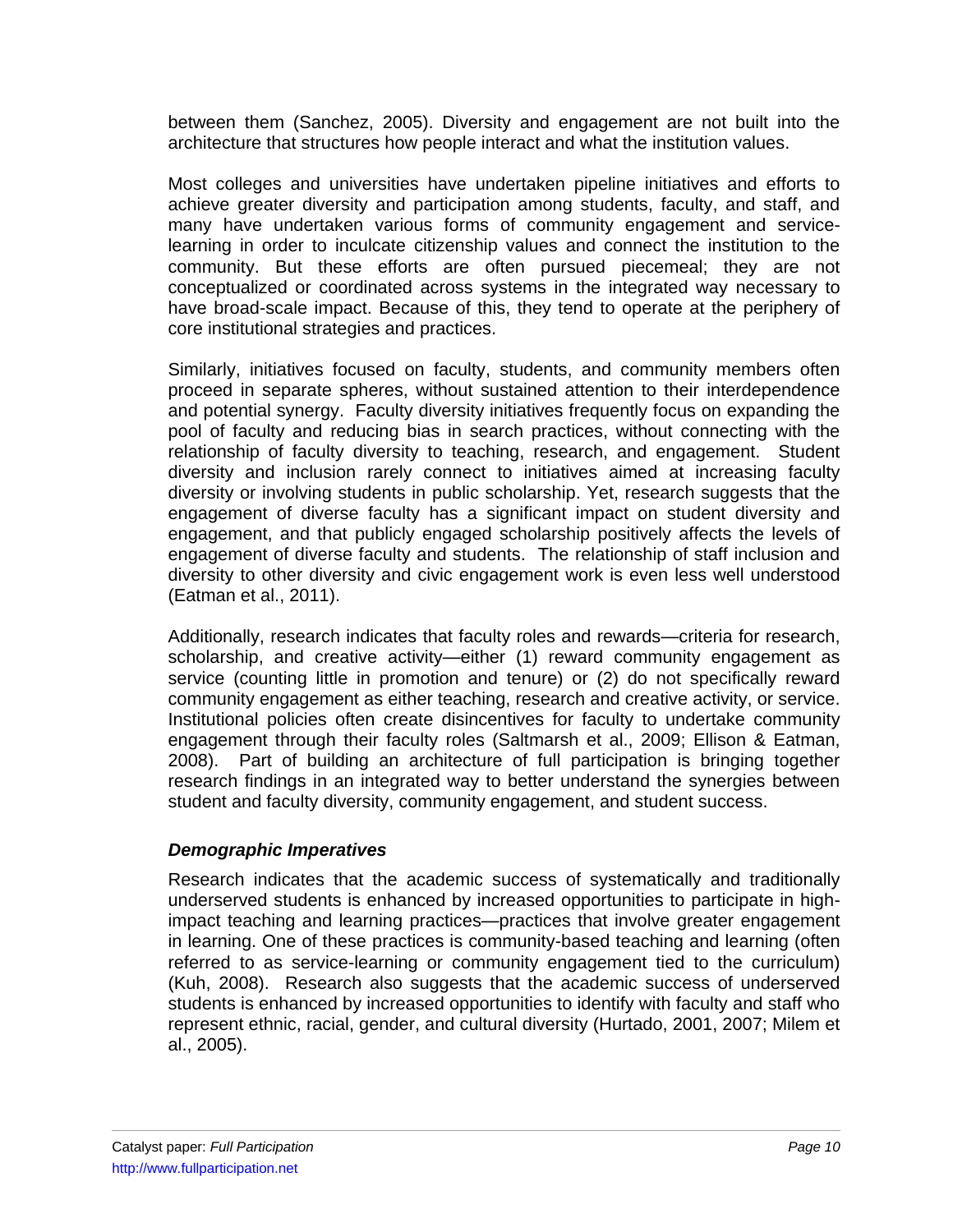#### *Next Generation Academic Professionals*

It is also apparent that along with demographic shifts among students, there are demographic shifts among faculty. There is greater diversity among graduate students and early-career faculty—and, at the same time, a rotating door for underrepresented faculty seeking careers in higher education. The academy is attracting more underrepresented faculty than ever before, but those faculty are leaving in greater numbers than they are entering academic careers (Moreno, 2006; Sanchez, 2005).

A growing body of research has demonstrated that women and faculty of color are more likely to engage in both interdisciplinary and community-service-related behaviors, including community engaged and inclusive pedagogical practice in teaching and learning and building research agendas related to public problemsolving in local communities. They are also more likely to cite such experiences as critical to their purpose in the academy (Baez, 2000; Antonio, Astin, & Cress, 2000; Antonio, 2002; Vogelgesang, Denson, & Jayakumar, 2010; Rhoads et al., 2008; Hale, 2008; Ibarra, 2001).

One study in particular provides evidence related to the aspirations and career decisions of publicly engaged scholars (Eatman et al., 2011). Data from this research demonstrates that fully 75 percent of the respondents indicated that it was important, very important, or extremely important for them to find employment at a college or university that values publicly engaged scholarship. This study explores the importance of issues of identity, motivations, and career paths of public scholars as well as the challenges faced in navigating existing structures in the academy.

#### *Diversity, Civic Engagement, and Student Success*

Efforts to connect diversity, community engagement, and student success in higher education have gained increased attention (Cress, Burack, Giles, Elkins, & Stevens, 2010; Carpio, Luk, & Bush, 2011). Yet, the dominant approach continues to focus primarily on what might be considered "thin" responses: typically programs aimed at expanding access to higher education through projects in which undergraduate student volunteers support programs that help prepare underserved high school students for access to higher education.

Such efforts are not integrated with associated and complementary institutional reforms and thus are unable to effect wider organizational change. While laudable, these programs are not sufficient, in part because they do not address organizational cultures in higher education that shift the focus from *access to* higher education to *success through* postsecondary education. Consequently, these efforts do not lead institutions of higher education to undertake significant organizational change aimed at creating environments in which underserved students and underrepresented faculty can thrive and succeed. Furthermore, the dominant approaches do not examine systemic organizational issues in a way that links institutional reward policies to two critical domains: (1) student diversity, including diverse learning styles and asset-based educational environments, and (2) faculty diversity, including preferences for diverse pedagogical practices and diverse forms of scholarship.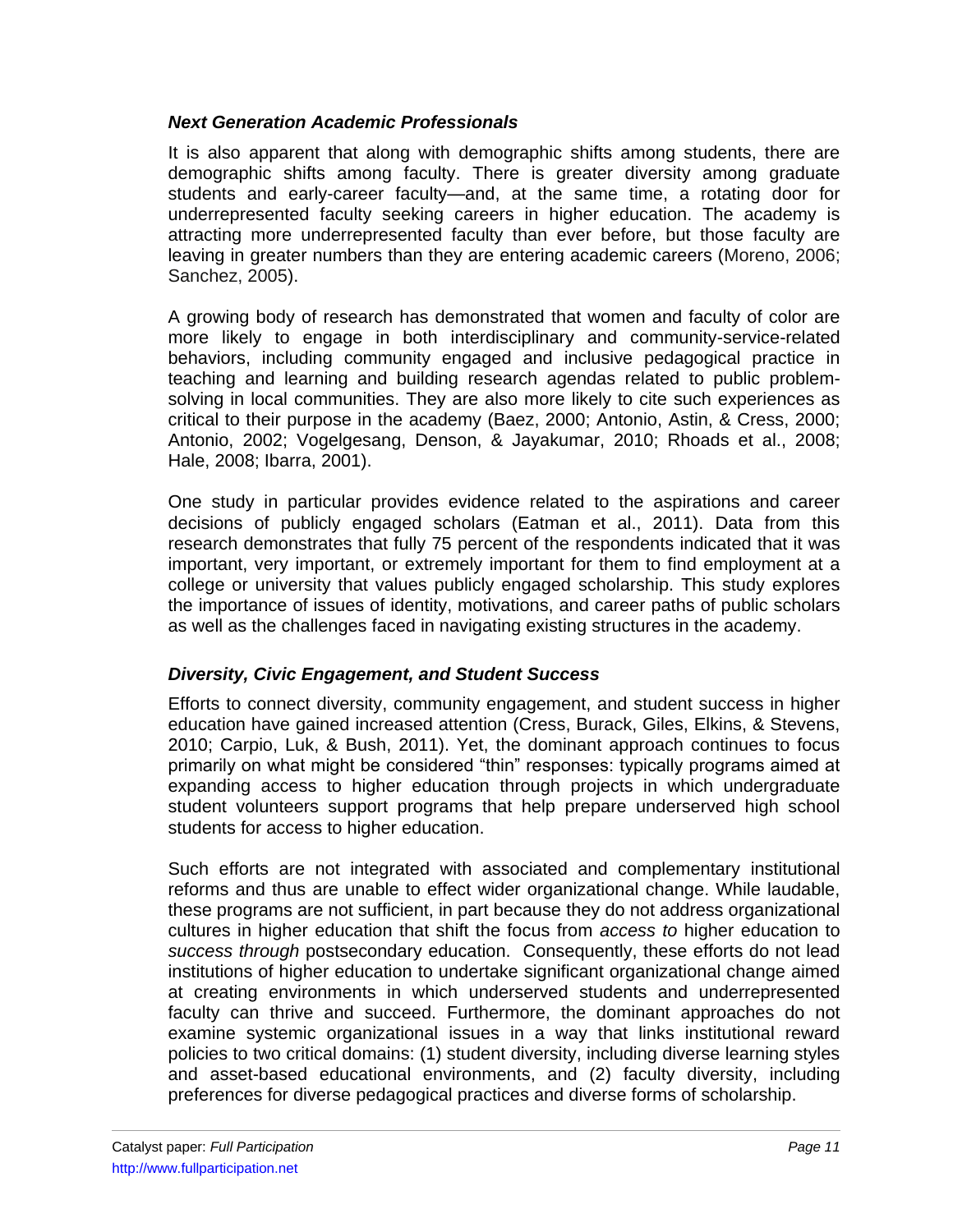An organizational architecture that fosters integration can produce what might be considered a "thick" approach aimed at making connections among innovations in active and collaborative teaching and learning, collaborative knowledge generation and discovery, and the success of underserved students—all with the goal of more effectively fulfilling the academic and public missions of higher education. A thick approach explores connecting, in a systemic way, *(1) student success with faculty diversity, (2) faculty diversity with community engagement and inclusive pedagogical practices, (3) faculty diversity with engaged scholarship, and (4) engaged scholarship with institutional rewards and supportive institutional cultures.* Such an approach uses integration of these efforts to construct a new organizational architecture.

# **Taking an Architectural Approach to Full Participation**

The realization of full participation in higher education thus requires building an architecture of full participation—an institutional transformation strategy that sustains ongoing improvement and integrates publicly engaged scholarship, diversity, and student success with each other and with core values and priorities (Sturm, 2010). This kind of transformation involves the co-creation of spaces, relationships, and practices that support movement toward full participation. This architectural approach is both a mindset and a set of practices enabling institutional mindfulness. Integration and innovation requires an orientation toward understanding how practices and programs relate to a larger system (Sturm, 2011; Saltmarsh, 2009, 2011; Eatman et al., 2011). This orientation engages a wide range of stakeholders in an ongoing practice of institutional design—how to construct spaces and practices that enable people of different backgrounds to enter, thrive, and contribute to using knowledge and transformative leadership to advance similar goals in communities both local and global.

An architectural approach thus depends on developing institutional mindfulness ongoing reflection about outcomes in relation to values and strategies—that enables people in many different positions to understand the patterns and practices and to use that knowledge to develop contexts enabling people to enter, flourish, and contribute value. Those who lead and teach and shape institutions of higher education have the ability to make choices, determine commitments, and enact strategies that address change in organizational structures and cultures to achieve full participation for the next generation of students and faculty. Drawing on Sturm's work (2011), we outline an approach to institutional mindfulness that engages the "who, what, where, when and how" involved in developing this architecture of full participation:

**Who:** Who are the "organizational catalysts" and drivers of change, and how can the institution facilitate their connection to each other and provide support for their work to advance full participation? Who needs to be at the table in order for the values of full participation to be realized?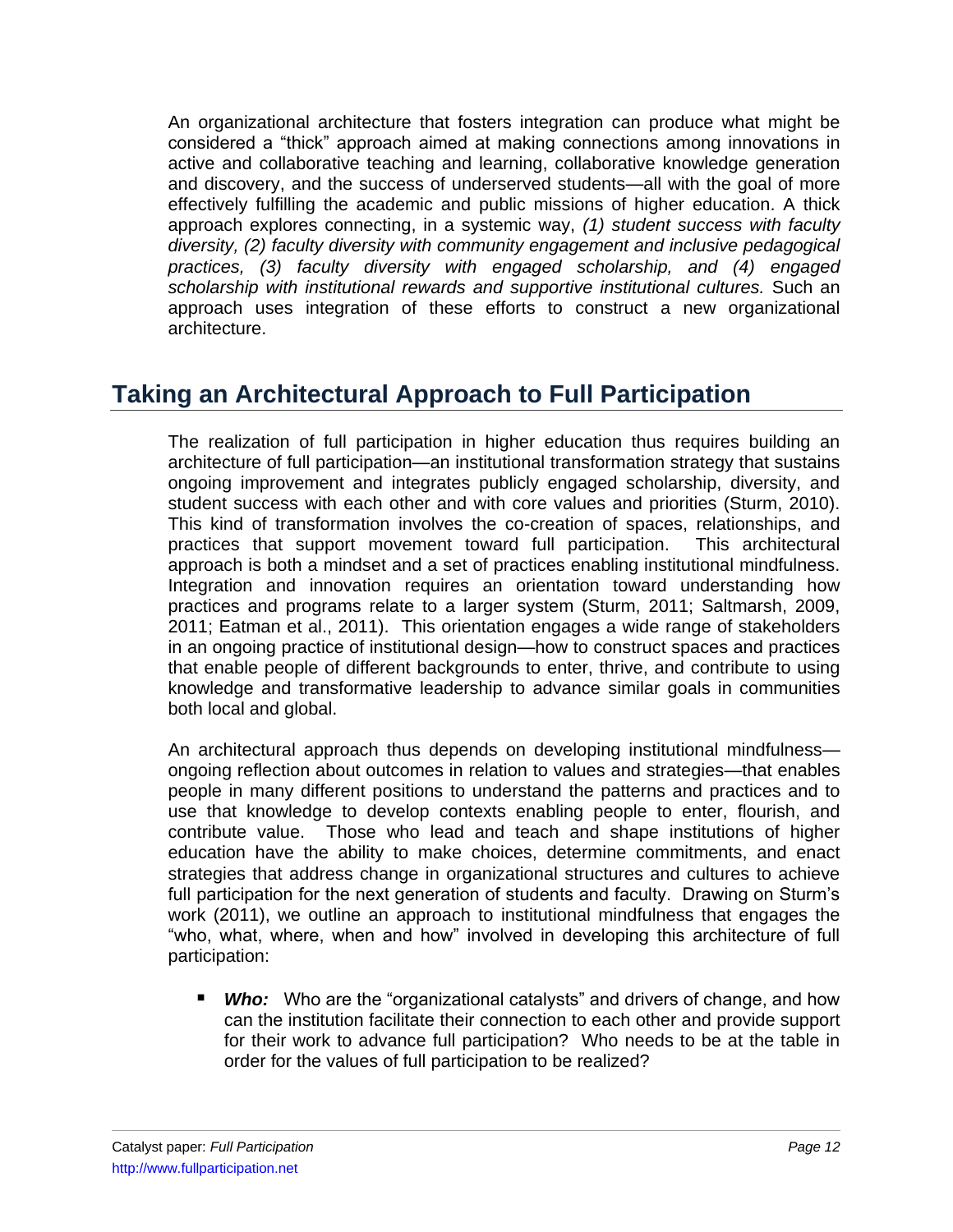- *What:* What does full participation mean in a particular institutional and community setting, given the strengths, capacities, issues, and needs of the relevant stakeholders? What are the narratives that exemplify practices of full participation? What is the relationship of that full participation vision to concrete goals and institutional priorities?
- **Where:** Where are the physical and social spaces and "action arenas" where people, programs, and practices can effectively be brought together?
- **When:** When can full participation concerns be put on the table so that they will be hardwired into institutional values and priorities? What are the occasions and opportunities providing leverage points for institutional transformation advancing full participation?
- **How:** What are the strategies that enable and sustain institutional transformation? How do you build transformative leadership development into the everyday practices of the institution? How do you know whether you are improving, and what accounts for the impact you are (or are not) having?

An architecture of full participation thus results from a long-term yet urgent ―campaign‖ animated by a shared vision, guided by institutional mindfulness, and sustained by an ongoing collaboration among leaders at many levels of the institution and community. The process of building this architecture will better equip higher education institutions to make good on their stated commitments to diversity, publicly engaged scholarship, and student success. It will also cultivate vibrant and dynamic communities that build multi-generational knowledge and leadership capacity, in collaboration with communities, to revitalize communities and democratic institutions.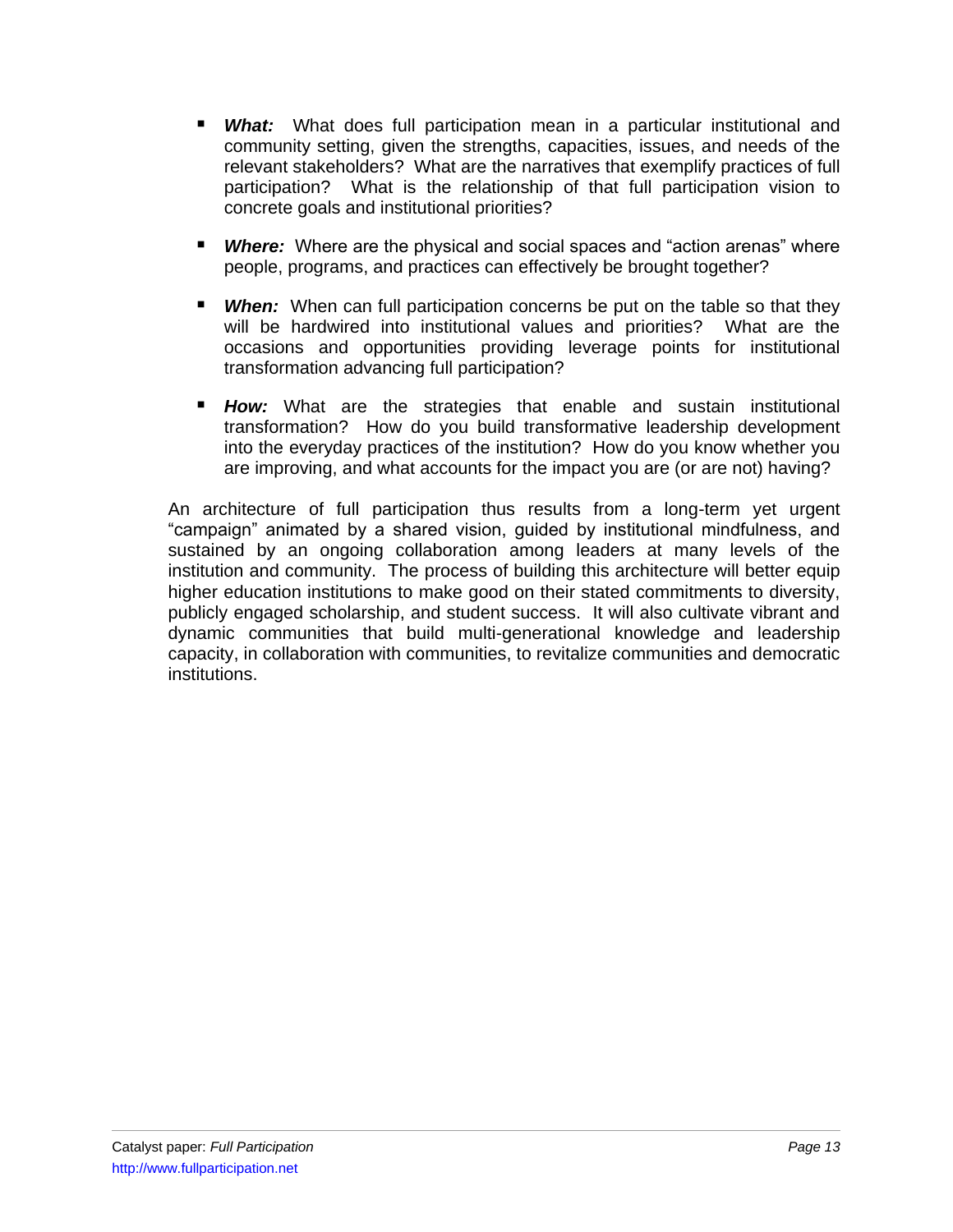The following case study is a composite, based on data collected through Imagining America's National Survey on Pathways for Publicly Engaged Scholars, an ongoing study conducted by Timothy Eatman et al., at Syracuse University.<sup>1</sup>

*Linda is an early-career faculty member at an urban public research university. A woman of color trained in cultural anthropology, she has brought her commitment to social issues—stimulated by a community engagement ethos, and cultivated early on by her family and later in her undergraduate experiences—into her faculty roles. It was very important to her to find a faculty position at a university that valued publicly engaged scholarship. During her graduate studies she found that her publicly engaged scholarship was not consistently encouraged by faculty in her program or by her dissertation committee. She found mentors outside of her college and campus—and fellow graduate students on and off campus as well as community partners—who guided her through the process and provided her with support. She was able to complete a dissertation that solidified her identification as a public scholar. She sought a professional home where she could continue her public scholarship without the kind of resistance she encountered in graduate school.*

*Many of the students she teaches are referred to as underserved: first-generation, low-income, students of color. She does community-engaged scholarly work across the faculty roles. Her teaching, research, and service all have community dimensions (Hale, 2008; Saltmarsh, 2010; Rendon, 2009). She has worked closely with a range of community-based organizations, a broad cross-section of residents, and other key stakeholders in the community to develop new knowledge through both emerging and traditional scholarly venues. In the case of the former, she has produced a community revitalization action plan for the city, a Strengthening Community Status Report for a local community foundation, a report to the local community development corporation, and an evaluation of homeownership in the city for the Housing Authority. These reports are co-authored with community partners as well as with her students. Linda has also published in conventional peer-reviewed journals, namely* Urban Anthropology *and* [Transforming Anthropology](http://www.tandf.co.uk/journals/titles/0046760X.asp)*. As part of her scholarship she has also co-authored a book with a community partner who is also a long-standing collaborator. Her research is meant to serve the local community, and Linda is unapologetic about this. As a cultural anthropologist, the focus of her community engagement revolves around issues of poverty, racism, inequalities, and social justice, particularly as they relate to neighborhood development.*

*She has developed relationships with multiple community partners and designed courses that incorporate pedagogy that includes experiential learning and reflection on experience. All of this is quite time-consuming. Some of her colleagues have* 

 $\overline{a}$ 

<sup>&</sup>lt;sup>1</sup> See Eatman, T., Weber, S., Bush, A., Nastasi, W., Higgins, R., & Imagining America. (2011). Study of publicly engaged scholars: Career aspirations and decisions of graduate students and early career professionals and practitioners. Unpublished research study. Retrieve fro[m http://www.ia-research.org.](http://www.ia-research.org/)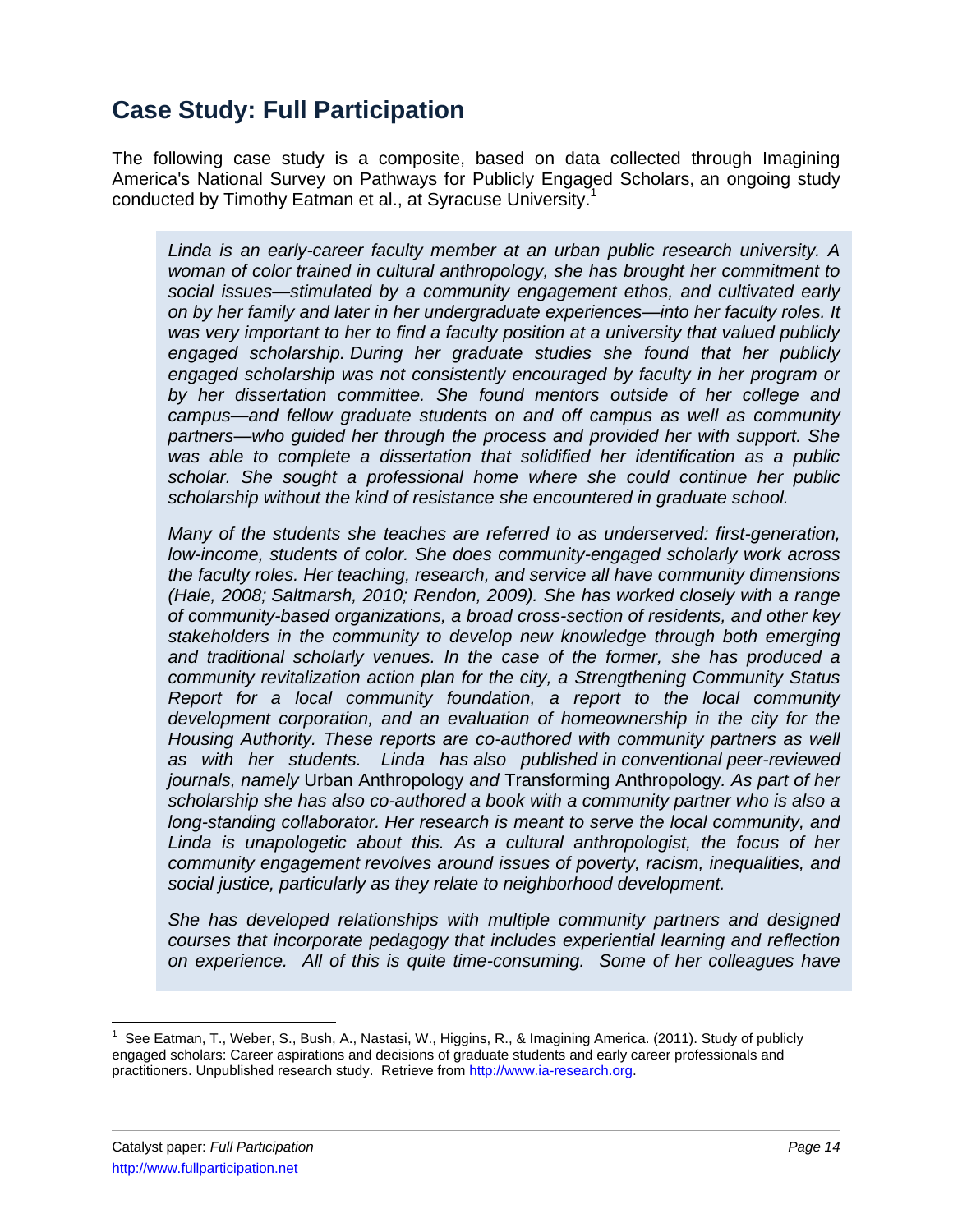*discouraged her from doing this work, urging her to wait until after tenure. At her third-year review, there was a decided split among the faculty in her department about whether her work developing the curriculum, mentoring her graduate students as public scholars, and collaborating with the community-based organizations would "count" toward tenure. For some faculty members, productivity was measured solely in terms of the number of publications in refereed journals. For them, impact was measured in terms of citations by other scholars, without consideration of public impact. The ethos of individual achievement posed another challenge for Linda. Collaboration is a key component of her scholarship, built into her methodology and her capacity to have impact both on communities and students. Yet, her department struggles with whether and how to credit co-authored work. To succeed, she had to*  find a way to satisfy constituencies who did not agree on the value of her work, and *to persist in the face of considerable uncertainty about how her work would be received by those in a position to evaluate her for tenure and promotion. What sustained her through this project was the power of the ideas, the relationships, and the tangible evidence of impact, knowledge, learning, the cultivation of transformative leaders, and a core valuing of the public purposes of education and the public relevance of her discipline.*

*Through her publicly engaged scholarship, Linda hopes to both expand the knowledge base in her discipline and also broaden the kinds of research methods that allow for inquiry that has public relevance. Promoting social justice forms the backdrop for all of her work. She routinely incorporates her experiences in the community into her teaching and has brought her students into projects in dynamic community contexts as a way of enhancing her courses and student learning. Her students demonstrate engaged learning in significant and measurable ways that positively affect their retention and academic success. The portfolio she has submitted for consideration for promotion and tenure carefully describes and provides evidence for her integrated faculty roles: her teaching, research, and service are all intertwined and mutually reinforcing.*

*Linda's case in many ways represents the hopeful future of faculty; increasingly diverse, increasingly employing high-impact pedagogical practices in teaching that positively impact the learning and success of students with a range of learning styles, and often committed to scholarly agendas tied to issues in local communities (Rhoads, 2008; Kuh, 2008). Her case also illustrates the concrete impact of the disconnection between the stated commitments to public mission and the values actually built into the current architecture of many higher education institutions. Unfortunately, faculty members characterized by this profile are entering into universities that often do not provide a supportive environment to thrive and succeed (Ibarra, 2001; Vogelgesang, 2010).*

*What are the implications of the failure to integrate the institutional priorities of community engagement, faculty and student diversity, and the success of underserved students? In the case above, if the public scholarly work the faculty*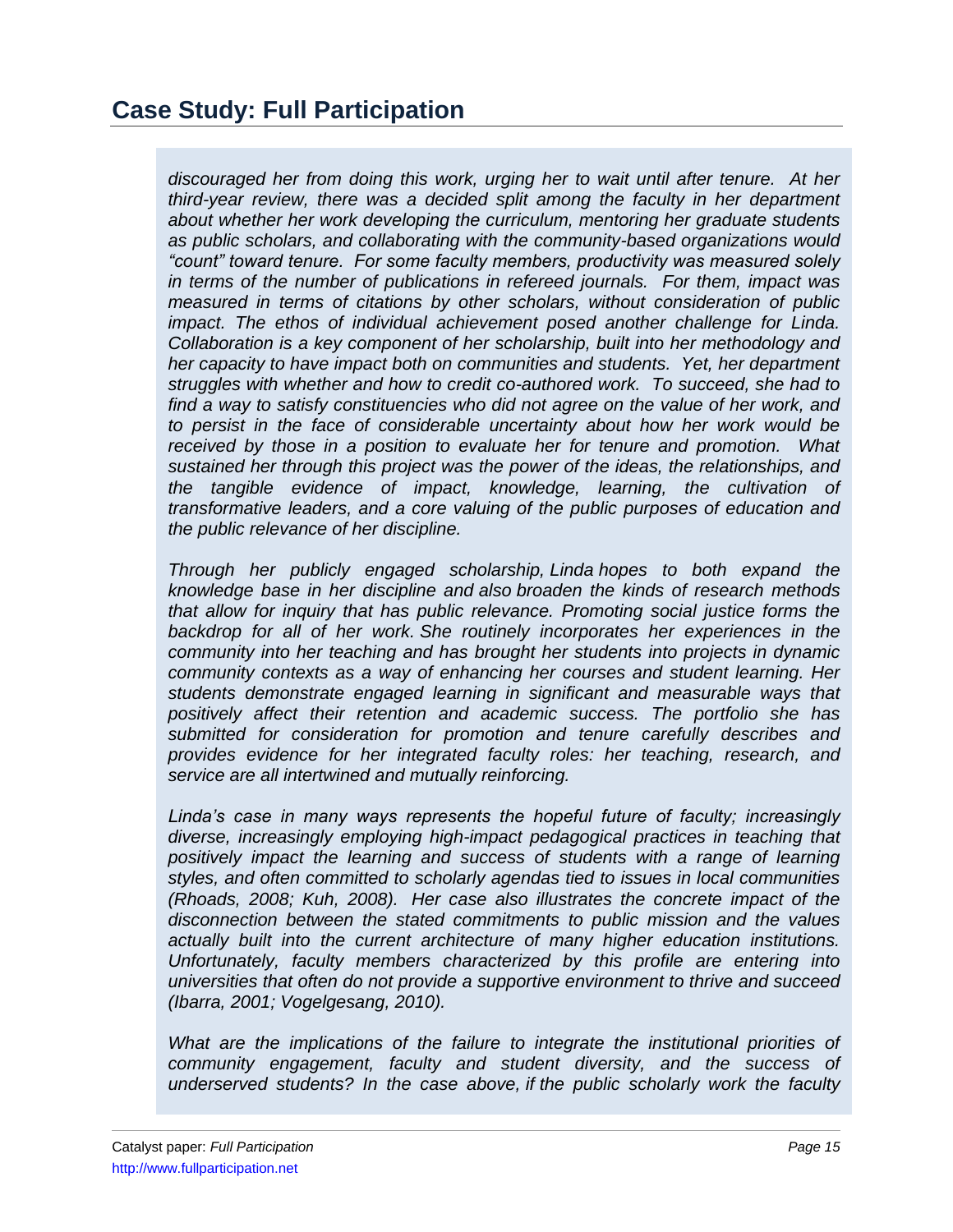## **Case Study: Full Participation**

*member presented for tenure review is counted as service, not as scholarship, it is devalued. Tenure is not granted and the faculty member seeks a position at a campus that will value who she is as a scholar. The students who would benefit from her teaching and learning practices are less successful academically, the campus loses a talented faculty member of color, the community-based organizations that* have benefitted from her involvement—her research, service, and preparation of *potential future community leaders—no longer have her as a resource.*

*Let's consider an alternative scenario: The campus values publicly engaged scholarship, and those values are reflected in the promotion and tenure guidelines and review process. Her department provides support for and cultivates relationships that support Linda's work with the community, and takes account of the laborintensive aspects of this work. It also develops ways to assess collaborative work, and to take this work into account in evaluating impact and scholarly contributions. The tenure review recognizes and rewards her community-based work as legitimate scholarship, and she is awarded tenure. The campus is implementing a strategic priority of community engagement. By taking this priority seriously, it is addressing the priority of increasing the diversity of the faculty. Additionally, it is addressing another priority, which is to increase engaged student learning to increase the academic success and retention of students, particularly traditionally underserved students. By taking community engagement seriously, this campus has been able to take diversity seriously, and it has been able to take student success seriously. Community engagement has been successfully integrated with other institutional priorities.*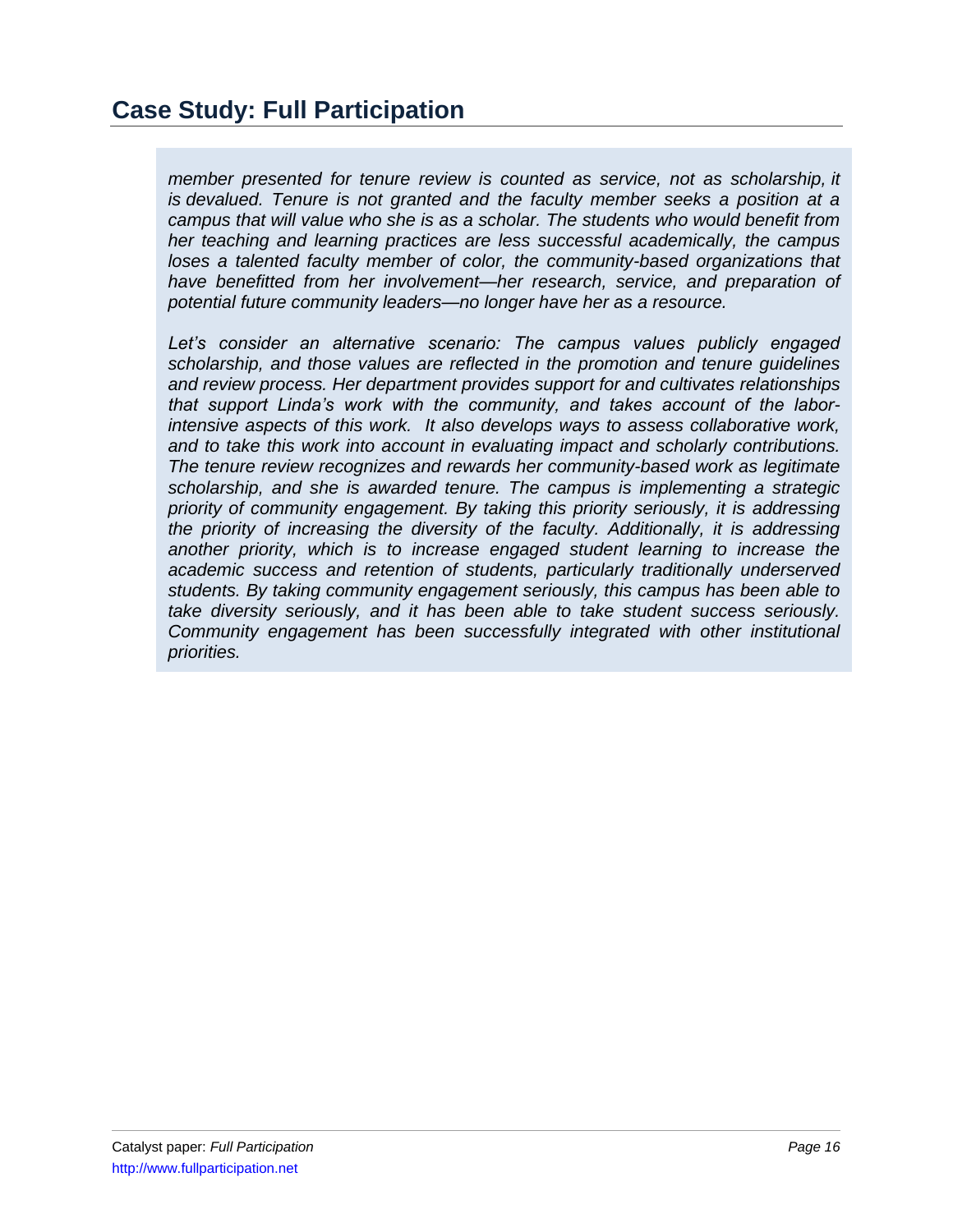# **Discussion Questions**

The questions provided below are tools to catalyze conversation across campus around the architecture of full participation from your perspective on campus or as a community partner working with someone from a campus. *We also encourage you to participate in an on-line conversation by going to the website of the Center for Institutional and Social Change at [http://www.fullparticipation.net.](http://www.fullparticipation.net/)*

- What are the full participation goals that seem most pressing and actionable for your institution?
- **How does work involving your institution bring together the practices of** diversity/equity/inclusion and public scholarship/civic engagement? How does this work relate to the broader full participation goals you have identified?
- What is the language used to communicate full participation goals on your campus? Does this word choice appropriately convey campus initiatives and goals? How can these goals best be communicated among diverse stakeholders?
- Who is involved and how do they work together?
- **How is work relating to diversity/inclusion and public scholarship/civic** engagement situated in relation to the core values of your institution?
- How is this work supported, rewarded, and shared?
- Can you describe examples of integration of these projects and goals, with each other and into the fabric of the institution? What are their features?
- What are examples of products or outcomes of this work that have emerged or can be envisioned?
- What are the obstacles or challenges to integrating these approaches with each other?
- How would your institution have to be transformed for these values to become central to its culture and practices?
- Where do you see momentum or openings to push for this kind of transformation? Who are potential allies? Where are the possibilities for collaboration?

*The authors welcome your ideas, feedback, and recommendations. Please contact Susan Sturm [\(ssturm@law.columbia.edu\)](mailto:ssturm@law.columbia.edu), Timothy Eatman [\(tkeatman@syr.edu\)](mailto:tkeatman@syr.edu), John Saltmarsh [\(john.saltmarsh@umb.edu\)](mailto:john.saltmarsh@umb.edu), or Adam Bush [\(adambush@usc.edu\)](mailto:adambush@usc.edu).*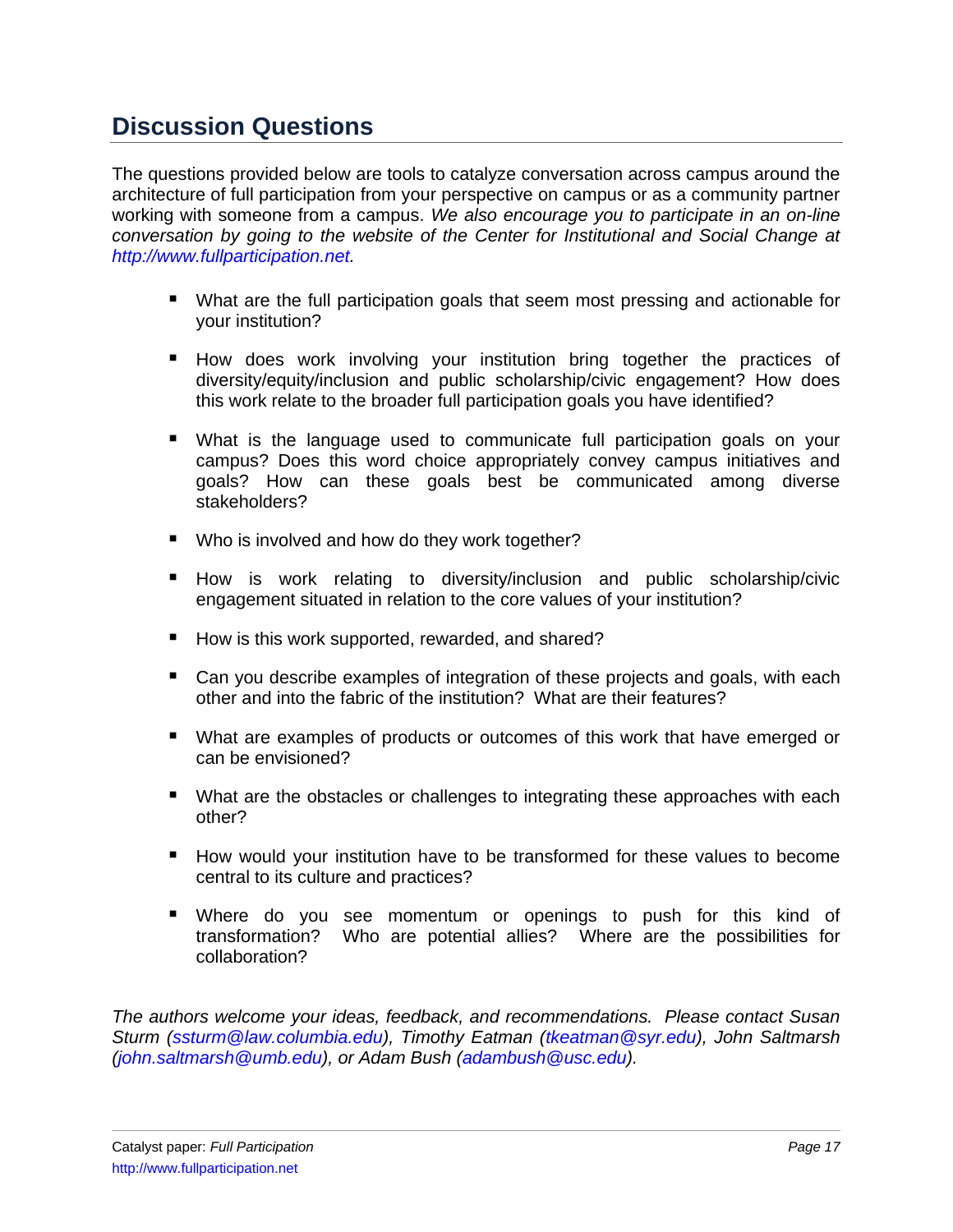- Antonio, A. L. (2002). Faculty of color reconsidered: Reassessing contributions to scholarship. *The Journal of Higher Education, 73*(5), 582-602.
- Antonio, A. L., Astin, H. S., & Cress, C. M. (2000). Community service in higher education: A look at the nation's faculty. *The Review of Higher Education*, *23*(4), 373–398.
- Arizona State University, *The New American University*, December 2010, at http://newamericanuniversity.asu.edu.
- Baez, B. (2000). Race-related service and faculty of color: Conceptualizing critical agency in academe. *Higher Education*, *39*, 363–391.
- Berger, B. (2009). Political theory, political science, and the end of civic engagement. *Perspectives on Politics, 2, 335-350.*
- Bok, D. C. (2003). *Universities in the marketplace: The commercialization of higher education*. Princeton, NJ: Princeton University Press.
- Bound, J., Lovenheim, M., & Turner, S. (2009). Why have college completion rates declined? An analysis of changing student preparation and collegiate resources. NBER Working Papers 15566, National Bureau of Economic Research, Inc.
- Bush, A. (2010). Live your truth. *IA News,* (15), 10-11.
- Cantor, N. (2011). *Scholarship in Action: Remapping Higher Education.* Anna and Samual Pinanski Lecture, Wellesley College. Retrieved from [http://www.syr.edu/chancellor/selected\\_works/](http://www.syr.edu/chancellor/selected_works/)
- Carnegie Foundation for the Advancement of Teaching. (2006). Community Engagement Classification. Retrieved from [http://classifications.carnegiefoundation.org/descriptions/](http://classifications.carnegiefoundation.org/descriptions/community_engagement.php) [community\\_engagement.php.](http://classifications.carnegiefoundation.org/descriptions/community_engagement.php)
- Carnevale, A., Smith, N., & Strohl, J. (2010). *Help wanted: Projections of jobs and education requirements through 2018*. Georgetown University Center on Education and the Workforce.
- Carpio, G, Luk, S, & Bush, A. (2011). Building people's histories: Graduate student teaching, undergraduate education, and collaborating with community partners. Unpublished research study.
- Christensen, C., Horn, M., Caldera, L. & Soares, L. (2011). *Disrupting college: How disruptive innovation can deliver quality and affordability to postsecondary education*. Washington, DC: Center for American Progress.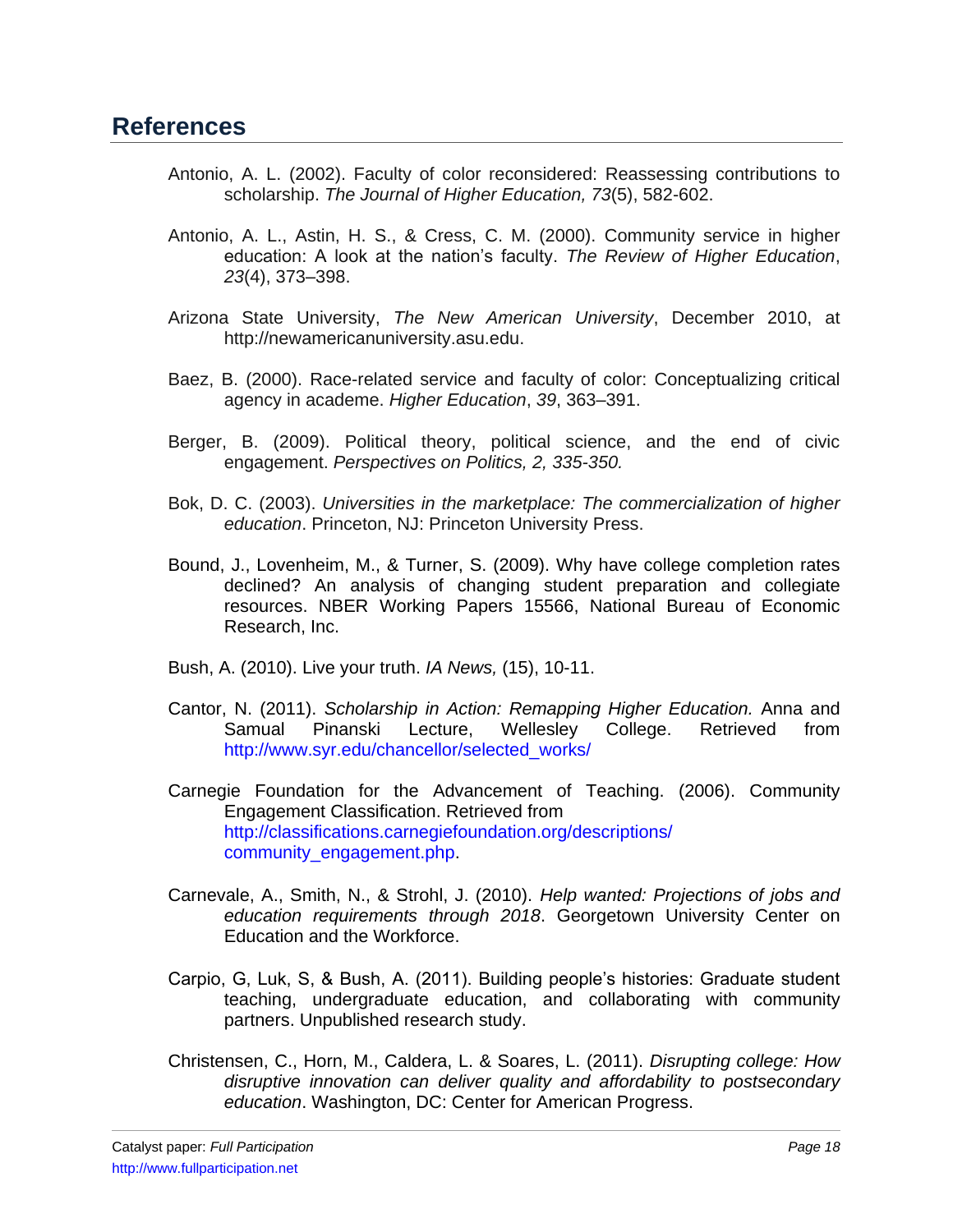- Cress, C., Burack, C., Giles, D., Elkins, J., Stevens, M. (2010). *A promising connection: Increasing college access and success through civic engagement*. Boston, MA: Campus Compact.
- Cuban, L. (1988). A fundamental puzzle of school reform. *Phi Delta Kappan, 69*(5), 341-342.
- Eatman, T., Weber, S., Bush, A., Nastasi, W., Higgins, R., & Imagining America. (2011). Study of publicly engaged scholars: Career aspirations and decisions of graduate students and early career professionals and practitioners. Unpublished research study. Retrieved from<http://www.ia-research.org/>
- Eckel, P., Hill, B., & Green, M. (1998). *On change: En route to transformation.*  Occasional paper no. 1. Washington, D.C.: American Council on Education.
- Ellison, J., & Eatman, T. (2008). *Scholarship in public: Knowledge creation and tenure policy in the engaged university*. Imagining America: Artists and Scholars in Public Life Tenure Team Initiative on Public Scholarship.
- Hale, C., (Ed.). (2008). *Engaging contradictions: Theory, politics, and methods of activist scholarship*. Berkeley, CA: GAIA Books, Global, Area, and International Archive, University of California Press.
- Hurtado, S. (2001). Linking diversity and educational purpose: How diversity affects the classroom environment and student development. In G. Orfield (Ed.), *Diversity challenged: Evidence on the impact of affirmative action* (pp. 187- 203). Cambridge, MA: Harvard Education Publishing Group and The Civil Rights Project at Harvard University.
- Hurtado, S. (2007). Linking diversity with the educational and civic missions of higher education. *The Review of Higher Education*, *30*(2), 185-196.
- Ibarra, R.A. (2001). *Beyond affirmative action: Reframing the context of higher education.* University of Wisconsin Press.
- Kuh, G. (2008). *High-impact educational practices: What they are, who has access to them, and why they matter.* Washington, DC: Association of American Colleges and Universities.
- Milem, J., Chang, M., & Antonio, A. (2005). *Making diversity work on campus: A research-based perspective*. Washington, DC: Association of American Colleges and Universities. Retrieved from [www.aacu.org/inclusive\\_excellence/pdfs/Milem\\_Final.pdf.](http://www.aacu.org/inclusive_excellence/pdfs/Milem_Final.pdf)
- Moreno, J., Smith, D., Clayton-Pedersen, A., Parker, S., & Teraguchi, D.H. (2006). *The revolving door for underrepresented minority faculty in higher education: An analysis from the campus diversity initiative*. A research brief from The James Irvine Foundation Campus Diversity Initiative Evaluation Project.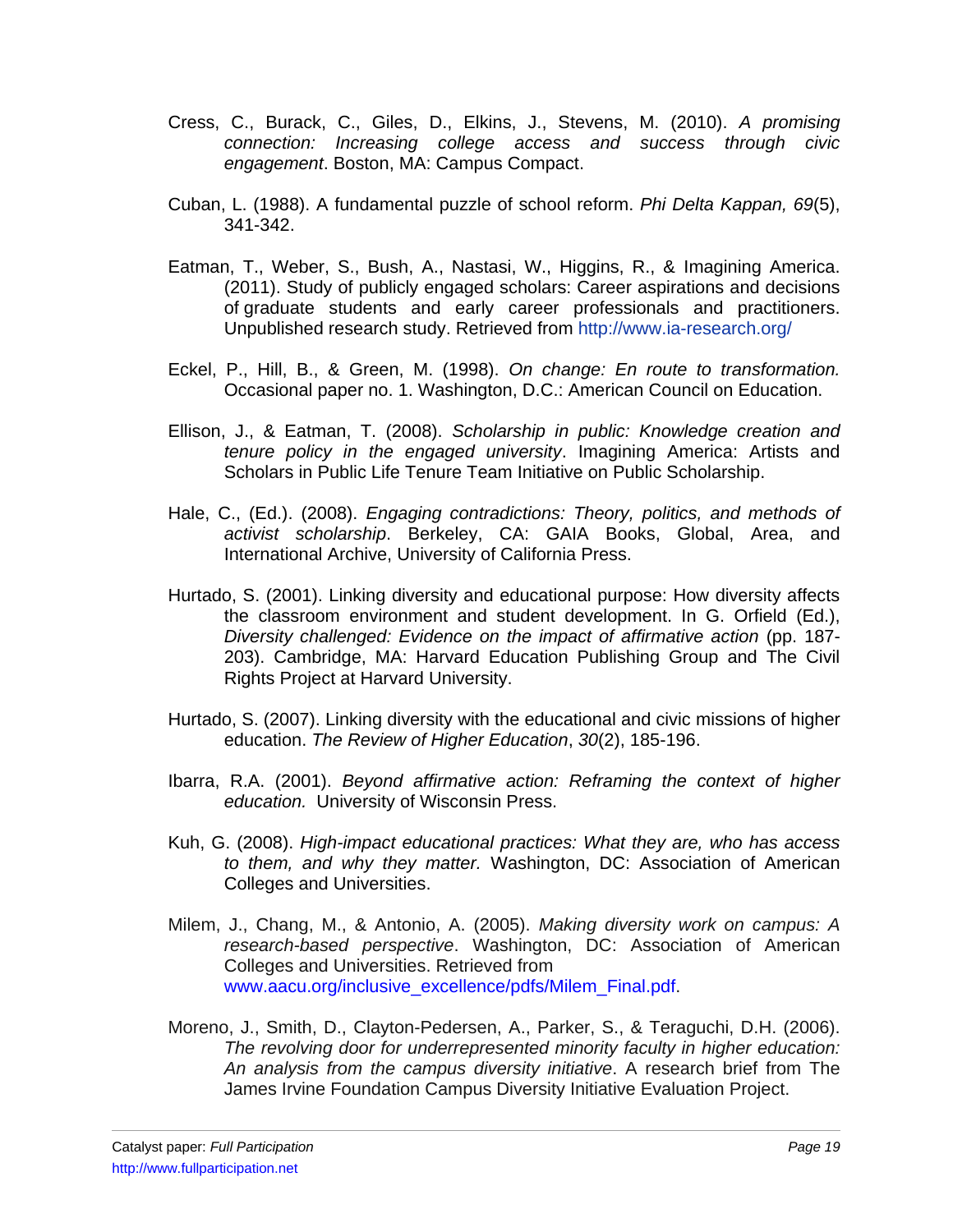- Rendón, L. (2009). *Sentipensante (sensing/thinking) pedagogy: Educating for wholeness, social justice and liberation*. Sterling, VA: Stylus.
- Rhoades, G., Kiyama, J., McCormick, R., & Quiroz, M. (2008). Local cosmopolitans and cosmopolitan locals: New models of professionals in the academy. *The Review of Higher Education, 31*(2), 209-35.
- Saltmarsh, J. (2010a). Book review essay for the *Journal of Higher Education Outreach and Engagement.* Hale, C.R. (Ed.), *Engaging contradictions: Theory, politics, and methods of activist scholarship*. Berkeley: University of California Press.
- Saltmarsh, J. (2010b). The new American scholar. Book review essay for the *Michigan Journal of Community Service-Learning.* Laura I. Rendón, *Sentipensante (sensing/thinking) pedagogy: Educating for wholeness, social justice and liberation*. Sterling, VA: Stylus.
- Saltmarsh, J., Giles, D., O'Meara, K., Sandmann, L., Ward, E., & Buglione, S. (2009). community engagement and institutional culture in higher education: an investigation of faculty reward policies at engaged campuses. In S. Billig, , B. Moely, & and B. Holland (Eds.), *Creating our identities in service-learning and community engagement, Vol. 10 in Advances in Service-Learning Research*. Charlotte, NC: Information Age Publishing.
- Saltmarsh, J., & Hartley, M. (Eds.). (2011). *"To serve a larger purpose": Engagement for democracy and the transformation of higher education*. Philadelphia, PA: Temple University Press.
- Saltmarsh, J., Hartley, M., & Clayton, P. (2008). *Democratic engagement white paper*. Boston, MA: New England Resource Center for Higher Education.
- Sanchez, G. (2005). *Crossing Figueroa: The Tangled Web of Diversity and Democracy,* Foreseeable Futures #4. Imagining America.
- Sturm, S. (2006). The architecture of inclusion: Advancing workplace equity in higher education. *Harvard Journal of Law and Gender*, *29*, 247-334.
- Sturm, S. (2007). The architecture of inclusion: Interdisciplinary insights on pursuing institutional citizenship. *Harvard Journal of Law and Gender*, *30*, 409-424.
- Sturm, S. (2010). Activating systemic change toward full participation: The pivotal role of mission-driven institutional intermediaries. *Saint Louis Law Journal*, *54*, 1117-1137.
- Sturm, S. (2011a). Reframing the equality agenda. Presented at Harvard Law School conference on *Evolutions in Anti-Discrimination Law in Europe and North America*, April 30, 2011.